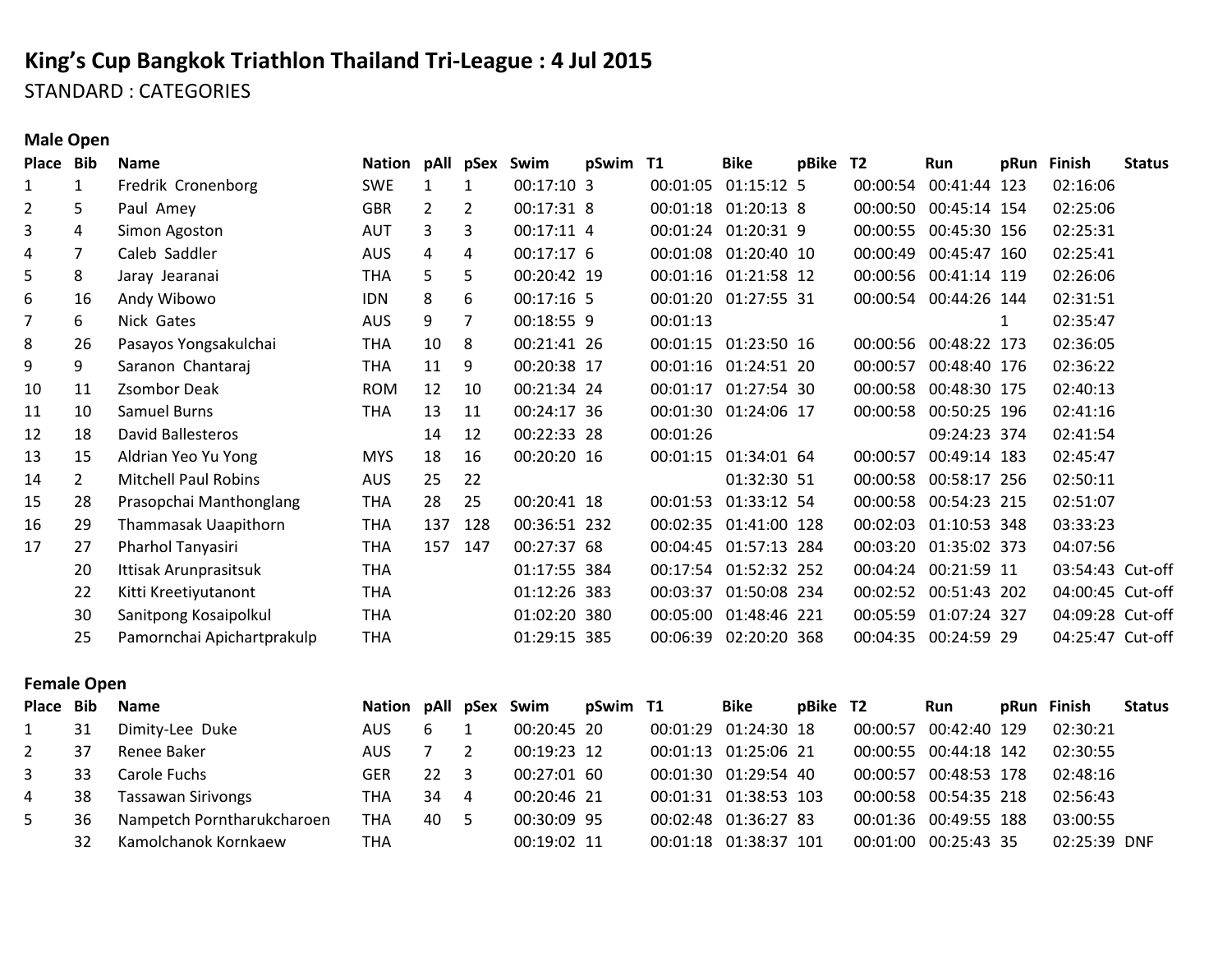### **Male 18-24 years of age**

| Place        | Bib | <b>Name</b>                   | Nation pAll pSex Swim |     |     |              | pSwim T1 | Bike                  | pBike T2 |          | Run                   | pRun | Finish           | <b>Status</b> |
|--------------|-----|-------------------------------|-----------------------|-----|-----|--------------|----------|-----------------------|----------|----------|-----------------------|------|------------------|---------------|
|              |     | 1005 Ratchata Luengsa-Ard     | THA                   | 32  | 29  | 00:24:31 38  |          | 00:01:41 01:30:56 42  |          |          | 00:01:28 00:56:34 237 |      | 02:55:09         |               |
| 2            |     | 1004 Nash Tantivit            | THA                   | 35. | -31 | 00:28:02 74  |          | 00:02:49 01:38:17 99  |          |          | 00:01:54 00:46:49 165 |      | 02:57:50         |               |
| $\mathbf{3}$ |     | 1006 Rattanawit Yodcharoenrit | THA                   | 79  | 73  | 00:31:17 116 |          | 00:03:14 01:42:38 144 |          |          | 00:02:22 00:57:59 251 |      | 03:17:29         |               |
| 4            |     | 1001 Burin C                  | THA                   | 89  | -82 | 00:38:04 250 |          | 00:01:47 01:43:11 155 |          |          | 00:01:34 00:55:53 231 |      | 03:20:28         |               |
| 5            |     | 1003 Kittipong Cheenmuang     | THA                   | 130 | 121 | 00:34:42 189 |          | 00:03:19 01:39:32 107 |          |          | 00:02:15 01:12:18 355 |      | 03:32:06         |               |
|              |     | 1162 Boriruk Pakase           | <b>THA</b>            |     |     | 00:35:57 216 |          | 00:02:47 02:08:22 339 |          |          | 00:03:04 00:33:27 67  |      | 03:23:37 Cut-off |               |
|              |     | 1008 Tod Wongapisumpo         | <b>THA</b>            |     |     | 00:33:20 159 |          | 00:04:48 02:06:20 331 |          |          | 00:03:00 00:49:35 185 |      | 03:37:04 Cut-off |               |
|              |     | 1002 Charnpat Phraesiri       | <b>THA</b>            |     |     | 00:39:04 271 |          | 00:07:14 02:23:59 371 |          | 00:05:22 | 00:58:50 261          |      | 04:14:29 Cut-off |               |

## **Male 25-29 years of age**

| <b>Place</b> | <b>Bib</b> | <b>Name</b>                   | <b>Nation</b> | pAll | pSex | Swim         | pSwim T1 |          | <b>Bike</b>           | pBike T2 |          | <b>Run</b>            | pRun | <b>Finish</b>    | <b>Status</b> |
|--------------|------------|-------------------------------|---------------|------|------|--------------|----------|----------|-----------------------|----------|----------|-----------------------|------|------------------|---------------|
| 1            |            | 1018 Ivan Vlasenko            | <b>RUS</b>    | 16   | 14   | 00:26:30 55  |          | 00:02:13 | 01:25:14 22           |          |          | 00:02:00 00:49:12 182 |      | 02:45:09         |               |
| 2            |            | 1032 Richard Horne            | <b>GBR</b>    | 21   | 19   | 00:24:37 40  |          | 00:01:49 | 01:32:35 52           |          |          | 00:02:08 00:46:55 166 |      | 02:48:04         |               |
| 3            |            | 1019 Jia Jie Lim              | SGP           | 27   | 24   | 00:23:14 31  |          |          | 00:01:36 01:29:29 38  |          | 00:01:41 | 00:54:54 221          |      | 02:50:54         |               |
| 4            |            | 1029 Pochara Thimasan         | THA           | 39   | 35   | 00:26:23 54  |          | 00:02:37 | 01:41:15 131          |          |          | 00:01:34 00:48:24 174 |      | 03:00:14         |               |
| 5            |            | 1023 Keerati Phanasamphol     | THA           | 52   | 47   | 00:36:54 233 |          |          | 00:02:16 01:32:01 46  |          | 00:02:20 | 00:51:59 203          |      | 03:05:30         |               |
| 6            |            | 1035 Teesit Chittisereesakul  | <b>THA</b>    | 62   | 56   | 00:30:37 102 |          |          | 00:02:14 01:40:17 116 |          |          | 00:01:45 00:55:23 227 |      | 03:10:15         |               |
| 7            |            | 1026 Panupong Phanasamphol    | THA           | 66   | 60   | 00:35:18 197 |          |          | 00:02:06 01:33:46 60  |          |          | 00:01:58 00:58:55 264 |      | 03:12:02         |               |
| 8            |            | 1025 Nut Dumrongthaveesak     | THA           | 73   | 67   | 00:31:58 129 |          |          | 00:03:36 01:45:45 181 |          |          | 00:01:31 00:53:16 208 |      | 03:16:06         |               |
| 9            |            | 1014 Dhanabhun Dhongaram      | THA           | 74   | 68   | 00:31:28 119 |          |          | 00:02:06 01:42:08 141 |          |          | 00:03:01 00:57:59 252 |      | 03:16:42         |               |
| 10           |            | 1020 Kanchn Jiratthitivanich  | <b>THA</b>    | 80   | 74   | 00:23:24 32  |          | 00:02:10 | 01:41:40 137          |          |          | 00:02:54 01:07:55 334 |      | 03:18:03         |               |
| 11           |            | 1021 Kaweewat Boonyatistarn   | <b>THA</b>    | 97   | 90   | 00:31:27 117 |          |          | 00:01:53 01:36:38 85  |          |          | 00:02:18 01:10:06 343 |      | 03:22:21         |               |
| 12           |            | 1015 Dhanyavitch Wongsuwan    | <b>THA</b>    | 119  | 110  | 00:34:27 184 |          |          | 00:09:08 01:28:35 33  |          |          | 00:00:58 01:15:51 362 |      | 03:28:58         |               |
| 13           |            | 1028 Phongwisi Phongsutham    | <b>THA</b>    | 127  | 118  | 00:37:44 245 |          |          | 00:03:36 01:40:02 112 |          |          | 00:02:58 01:06:47 324 |      | 03:31:08         |               |
|              |            | 1034 Ted Carr                 | <b>CAN</b>    |      |      | 00:10:32 1   |          |          | 00:01:05 00:49:14 1   |          | 00:01:07 | 00:33:37 68           |      | 01:35:35 Cut-off |               |
|              |            | 1030 Prachayon Nitiwattananon | <b>THA</b>    |      |      | 00:41:23 304 |          |          | 00:03:42 01:48:39 220 |          | 00:02:49 | 00:33:15 66           |      | 03:09:47 Cut-off |               |
|              |            | 1011 Charnruth Euachongprasit | <b>THA</b>    |      |      | 00:32:39 147 |          |          | 00:07:03 01:48:34 218 |          |          | 00:06:46 00:43:42 138 |      | 03:18:44 Cut-off |               |
|              |            | 1016 Ice Intravisit           | <b>THA</b>    |      |      | 00:34:10 174 |          | 00:05:17 | 02:00:49 307          |          |          | 00:03:50 00:37:24 97  |      | 03:21:30 Cut-off |               |
|              |            | 1009 Akekamon Chawapong       | <b>THA</b>    |      |      | 00:45:12 345 |          |          | 00:05:50 02:10:25 350 |          | 00:03:07 | 00:22:16 14           |      | 03:26:50 Cut-off |               |
|              | 1017       | Itti Leerattananurat          | <b>THA</b>    |      |      | 00:27:12 62  |          | 00:10:21 | 02:09:51 348          |          | 00:07:20 | 00:34:02 70           |      | 03:28:45 Cut-off |               |
|              |            | 1022 Kawin Siepen             | <b>THA</b>    |      |      | 00:42:05 319 |          | 00:03:18 | 02:10:05 349          |          | 00:05:59 | 00:28:56 54           |      | 03:30:23 Cut-off |               |
|              |            | 1013 Chutipat Pumipuntu       | <b>THA</b>    |      |      | 00:32:16 136 |          | 00:02:47 | 01:38:17 98           |          |          | 00:02:25 01:15:24 361 |      | 03:31:08 Cut-off |               |
|              |            | 1033 Surayut Uamsamang        | <b>THA</b>    |      |      | 00:39:24 275 |          |          | 00:04:21 01:58:28 294 |          |          | 00:03:35 00:45:43 158 |      | 03:31:30 Cut-off |               |
|              |            | 1027 Peach Jaibun             | <b>THA</b>    |      |      | 00:45:20 347 |          |          | 00:04:52 02:09:12 342 |          |          | 00:03:38 00:35:26 81  |      | 03:38:27 Cut-off |               |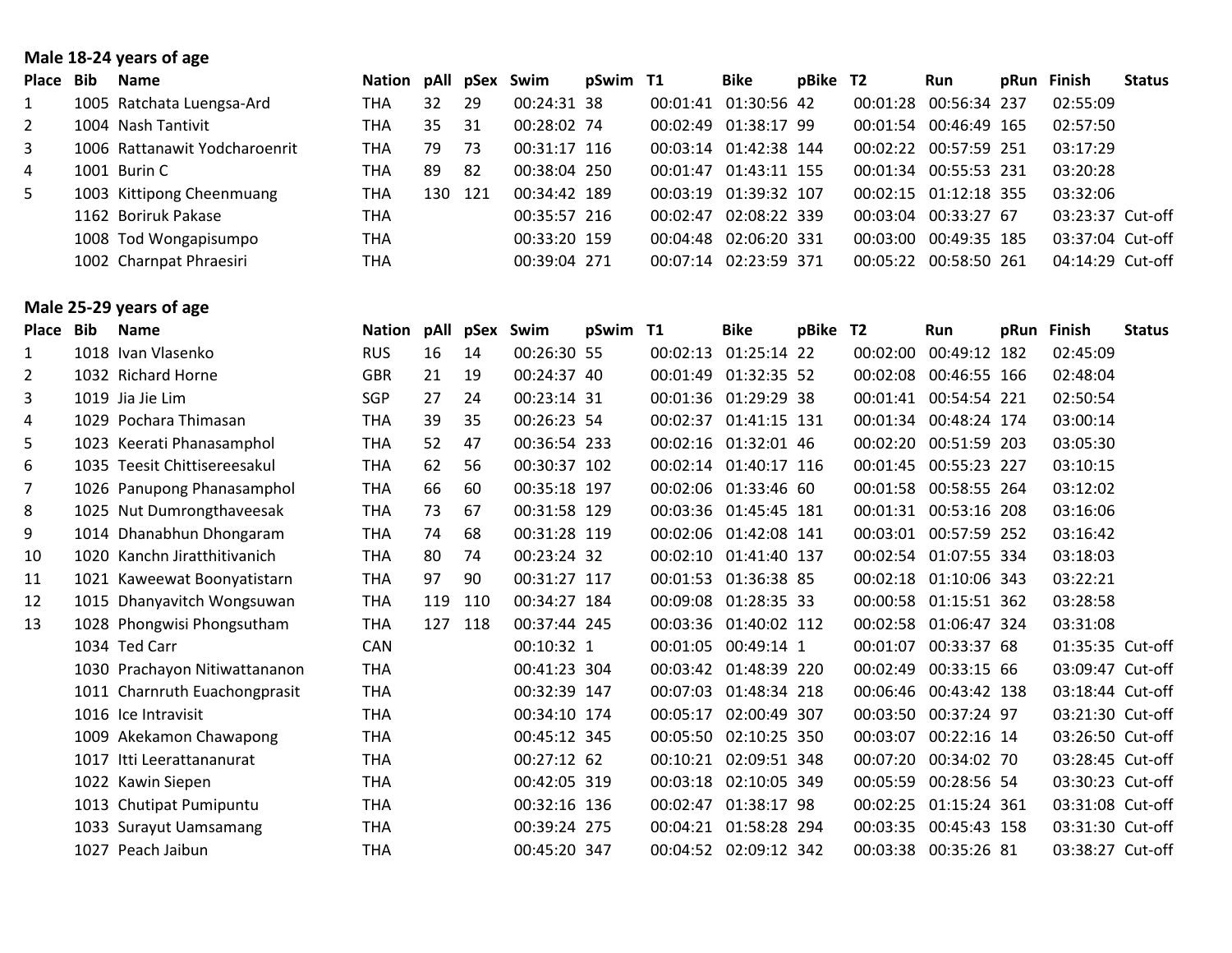|  |  | 1031 Ratanawut Na Lumpoon |  |
|--|--|---------------------------|--|
|--|--|---------------------------|--|

### **Male 30-34 years of age**

| Place          | <b>Bib</b> | <b>Name</b>                          | Nation pAll |     | pSex Swim |              | pSwim T1 | <b>Bike</b>           | pBike T2 |          | Run                   | pRun Finish      | <b>Status</b> |
|----------------|------------|--------------------------------------|-------------|-----|-----------|--------------|----------|-----------------------|----------|----------|-----------------------|------------------|---------------|
| 1              |            | 1037 Anan Duangsopa                  | <b>THA</b>  | 19  | 17        | 00:29:37 86  |          | 00:01:51 01:27:04 26  |          | 00:01:33 | 00:47:00 167          | 02:47:05         |               |
| $\overline{2}$ |            | 1056 Landry Dunand                   | <b>FRA</b>  | 29  | 26        | 00:28:34 77  |          | 00:02:01 01:30:01 41  |          |          | 00:01:31 00:50:22 194 | 02:52:29         |               |
| 3              |            | 1058 Methat Srisabai                 | <b>THA</b>  | 48  | 42        | 00:23:32 33  |          | 00:02:36 01:34:30 67  |          |          | 00:01:47 01:01:39 289 | 03:04:04         |               |
| 4              |            | 1048 Eric Bos                        | <b>NET</b>  | 58  | 52        | 00:25:25 43  |          | 00:02:50 01:42:45 147 |          | 00:00:57 | 00:56:23 235          | 03:08:20         |               |
| 5              |            | 1082 Suraphan Charoentanyarak        | <b>THA</b>  | 63  | 57        | 00:31:12 112 |          | 00:02:43 01:36:54 87  |          | 00:02:58 | 00:56:30 236          | 03:10:17         |               |
| 6              |            | 1079 Siradej Donavanik               | <b>THA</b>  | 65  | 59        | 00:28:45 82  |          | 00:02:47 01:37:28 91  |          | 00:00:56 | 01:01:57 294          | 03:11:52         |               |
| $\overline{7}$ |            | 1038 Andrew Pennels                  | <b>RSA</b>  | 78  | 72        | 00:30:58 107 |          | 00:02:48 01:40:27 118 |          | 00:01:38 | 01:01:32 288          | 03:17:23         |               |
| 8              |            | 1075 Prajak Mikaew                   | <b>THA</b>  | 87  | 80        | 00:35:47 209 |          | 00:04:31 01:36:48 86  |          |          | 00:02:51 00:59:51 277 | 03:19:48         |               |
| 9              |            | 1066 Pakorn Sritham                  | <b>THA</b>  | 90  | 83        | 00:32:18 140 |          | 00:02:34 01:46:20 188 |          |          | 00:01:47 00:57:58 250 | 03:20:56         |               |
| 10             |            | 1072 Piyathorn Phimanratana          | <b>THA</b>  | 92  | 85        | 00:31:13 113 |          | 00:03:36 01:46:00 185 |          | 00:02:11 | 00:58:00 253          | 03:21:01         |               |
| 11             |            | 1043 Benjapop Benjathammatorn        | <b>THA</b>  | 95  | 88        | 00:40:19 292 |          | 00:02:52 01:35:43 78  |          |          | 00:03:02 00:59:54 278 | 03:21:49         |               |
| 12             |            | 1055 Khom Srirach                    | <b>THA</b>  | 111 | 102       | 00:33:51 169 |          | 00:01:58 01:44:48 172 |          | 00:02:07 | 01:04:58 308          | 03:27:43         |               |
| 13             |            | 1060 Natapol Pumipuntu               | <b>THA</b>  | 134 | 125       | 00:34:15 179 |          | 00:03:10 01:42:52 150 |          | 00:02:07 | 01:10:42 347          | 03:33:07         |               |
| 14             |            | 1061 Niti Saraked                    | <b>THA</b>  | 135 | 126       | 00:43:14 332 |          | 00:03:39 01:44:48 171 |          | 00:02:46 | 00:58:41 260          | 03:33:08         |               |
| 15             |            | 1107 Natthawut Panpichityota         | <b>THA</b>  | 148 | 138       | 00:36:39 227 |          | 00:06:49 01:45:26 175 |          | 00:04:09 | 01:05:18 309          | 03:38:21         |               |
| 16             |            | 1070 Phongphan Chaisri               | <b>THA</b>  | 150 | 140       | 00:34:29 185 |          | 00:03:14 01:47:30 208 |          |          | 00:02:07 01:12:11 354 | 03:39:32         |               |
| 17             |            | 1050 Gustaf Bystrom                  | <b>SWE</b>  | 155 | 145       | 00:37:35 242 |          | 00:02:47 02:01:33 315 |          |          | 00:03:05 01:11:32 351 | 03:56:31         |               |
|                |            | 1065 Olivier Du Chastel              | <b>FRA</b>  |     |           | 00:31:29 120 |          | 00:04:35 00:56:38 2   |          |          | 00:03:16 01:06:20 318 | 02:42:17 DQ      |               |
|                |            | 1084 Terapong Manutpolsakul          | <b>THA</b>  |     |           | 00:39:55 285 |          | 00:03:17 01:55:39 276 |          | 00:03:07 | 00:27:26 48           | 03:09:24 Cut-off |               |
|                |            | 1073 Porntep Raksasakul              | <b>THA</b>  |     |           | 00:38:06 251 |          | 00:02:52 01:48:36 219 |          | 00:03:10 | 00:37:57 100          | 03:10:41 Cut-off |               |
|                |            | 1074 Prachum Adsawasakunmongkhon THA |             |     |           | 00:45:46 350 |          | 00:02:34 01:45:54 183 |          | 00:02:33 | 00:34:44 74           | 03:11:32 Cut-off |               |
|                |            | 1064 Nuttapon Nakrung                | <b>THA</b>  |     |           | 00:38:06 252 |          | 00:03:10 01:45:32 178 |          |          | 00:02:41 00:43:10 134 | 03:12:39 Cut-off |               |
|                |            | 1068 Pawat Sukhsri                   | <b>THA</b>  |     |           | 00:34:46 191 |          | 00:04:04 01:56:56 283 |          | 00:03:22 | 00:35:52 82           | 03:15:00 Cut-off |               |
|                |            | 1076 Prinya Juthawelu                | <b>THA</b>  |     |           | 00:43:46 335 |          | 00:04:22 02:02:32 317 |          | 00:03:12 | 00:22:26 15           | 03:16:17 Cut-off |               |
|                |            | 1052 Itthi Mongkolwat                | <b>THA</b>  |     |           | 00:44:05 338 |          | 00:02:56 01:49:22 229 |          | 00:02:58 | 00:36:56 93           | 03:16:18 Cut-off |               |
|                |            | 1087 Udtaporn Theingkun              | <b>THA</b>  |     |           | 00:34:34 186 |          | 00:04:14 02:12:07 358 |          | 00:04:09 | 00:21:51 8            | 03:16:55 Cut-off |               |
|                |            | 1040 Apichart Kaewcharoensuk         | <b>THA</b>  |     |           | 00:33:38 163 |          | 00:03:25 01:40:08 113 |          | 00:03:24 | 00:56:38 239          | 03:17:11 Cut-off |               |
|                |            | 1290 Vipatpong Sukpradit             | <b>THA</b>  |     |           | 00:33:47 168 |          | 00:02:59 02:11:52 357 |          | 00:05:01 | 00:24:19 26           | 03:17:58 Cut-off |               |
|                |            | 1361 Suwat Kanchanaseng              | <b>THA</b>  |     |           | 00:39:19 274 |          | 00:05:42 01:58:30 295 |          | 00:03:28 | 00:34:39 72           | 03:21:37 Cut-off |               |
|                |            | 1348 Monsamat Thutiyakul             | <b>THA</b>  |     |           | 00:40:53 296 |          | 00:06:34 01:54:18 267 |          | 00:03:42 | 00:36:49 90           | 03:22:16 Cut-off |               |
|                |            | 1051 Harin Pojanasukon               | <b>THA</b>  |     |           | 00:35:49 211 |          | 00:02:23 01:38:41 102 |          | 00:02:18 | 01:03:16 299          | 03:22:27 Cut-off |               |
|                |            | 1062 Nopporn Kornnarong              | <b>THA</b>  |     |           | 00:41:55 317 |          | 00:06:49 01:51:20 247 |          |          | 00:07:20 00:36:52 91  | 03:24:15 Cut-off |               |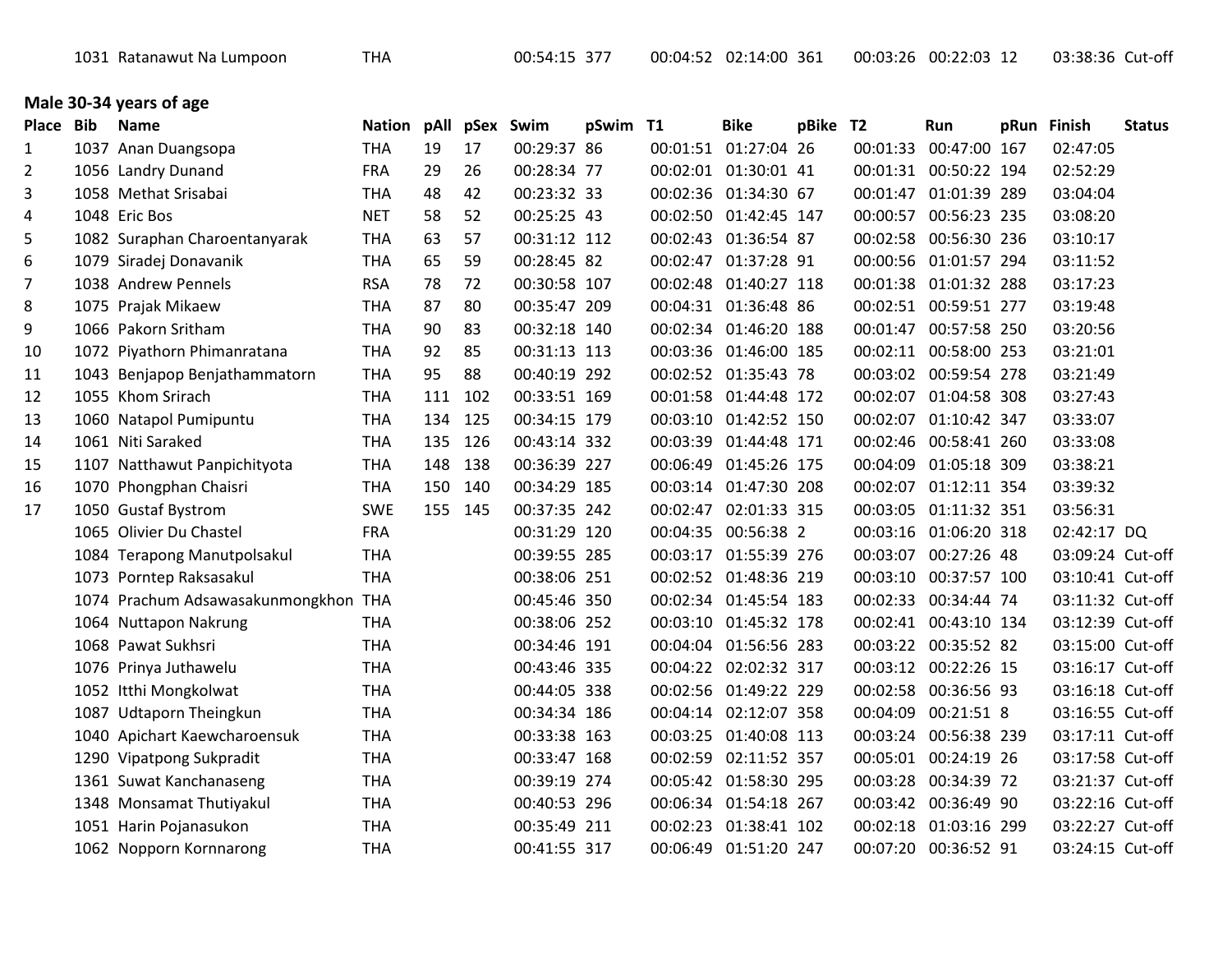|           | 1049 Gan Yimyam                | <b>THA</b>  |    |    | 00:32:17 137 |          | 00:02:18 01:46:24 190 |          |          | 00:02:27 01:01:23 286 | 03:24:48 Cut-off |               |
|-----------|--------------------------------|-------------|----|----|--------------|----------|-----------------------|----------|----------|-----------------------|------------------|---------------|
|           | 1080 Suppakorn Singhabutr      | <b>THA</b>  |    |    | 00:44:36 341 |          | 00:06:04 01:55:17 273 |          | 00:03:20 | 00:35:57 83           | 03:25:14 Cut-off |               |
|           | 1039 Anuchin Chatchinarat      | <b>THA</b>  |    |    | 00:39:32 281 |          | 00:03:43 01:41:37 135 |          |          | 00:02:24 00:58:51 262 | 03:26:07 Cut-off |               |
|           | 1045 Chittapol Sakavutanudej   | <b>THA</b>  |    |    | 00:35:36 202 |          | 00:02:51 02:00:54 308 |          |          | 00:02:05 00:44:47 149 | 03:26:13 Cut-off |               |
|           | 1063 Nui Thanachai             | <b>THA</b>  |    |    | 00:38:39 263 |          | 00:02:38 01:35:39 77  |          |          | 00:01:50 01:07:33 330 | 03:26:19 Cut-off |               |
|           | 1046 Dan Morgan                | <b>GBR</b>  |    |    | 00:30:37 103 |          | 00:02:31 01:43:19 156 |          |          | 00:01:22 01:08:30 337 | 03:26:21 Cut-off |               |
|           | 1086 Thiti Saetang             | <b>THA</b>  |    |    | 00:41:11 301 |          | 00:06:42 01:52:46 254 |          | 00:05:22 | 00:40:20 115          | 03:26:22 Cut-off |               |
|           | 1331 Phoemsakul Kesbumrung     | <b>THA</b>  |    |    | 00:38:22 256 |          | 00:02:35 01:46:26 192 |          |          | 00:02:08 00:57:50 248 | 03:27:21 Cut-off |               |
|           | 1067 Palit Lojanakosin         | <b>THA</b>  |    |    | 00:45:29 348 |          | 00:04:17 01:50:18 238 |          |          | 00:03:44 00:44:32 145 | 03:28:20 Cut-off |               |
|           | 1088 Watchaya Ruangprach       | <b>THA</b>  |    |    | 00:35:44 207 |          | 00:04:12 02:08:25 340 |          | 00:03:50 | 00:36:20 87           | 03:28:31 Cut-off |               |
|           | 1089 Wiriya Sangsavang         | <b>THA</b>  |    |    | 00:45:31 349 |          | 00:06:19 02:04:29 327 |          | 00:05:25 | 00:27:50 50           | 03:29:34 Cut-off |               |
|           | 1071 Piti Nitteranon           | <b>THA</b>  |    |    | 00:43:22 333 |          | 00:03:14 01:53:03 256 |          | 00:04:09 | 00:46:05 161          | 03:29:54 Cut-off |               |
|           | 1085 Thana Snguannapaporn      | <b>THA</b>  |    |    | 00:48:18 362 |          | 00:03:26 01:58:58 300 |          | 00:04:27 | 00:35:13 79           | 03:30:22 Cut-off |               |
|           | 1042 Banchar Phudphong         | <b>THA</b>  |    |    | 00:35:44 206 |          | 00:05:44 01:50:56 242 |          | 00:04:39 | 00:54:08 213          | 03:31:10 Cut-off |               |
|           | 1054 Kasemjit Varasapanont     | <b>THA</b>  |    |    | 00:32:43 149 |          | 00:02:02 01:43:51 161 |          | 00:04:58 | 01:07:52 332          | 03:31:26 Cut-off |               |
|           | 1081 Surachet Leelakajonkiat   | <b>THA</b>  |    |    | 00:43:31 334 |          | 00:03:39 01:51:07 243 |          | 00:03:30 | 00:49:51 187          | 03:31:38 Cut-off |               |
|           | 1069 Phisek Yupamake           | <b>THA</b>  |    |    | 00:32:53 151 |          | 00:05:11 01:43:02 152 |          | 00:05:27 | 01:05:32 311          | 03:32:05 Cut-off |               |
|           | 1057 Matthew Fong              | <b>USA</b>  |    |    | 00:26:16 52  |          | 00:04:09 01:59:20 301 |          |          | 00:02:22 01:03:55 302 | 03:36:01 Cut-off |               |
|           | 1044 Chaipat Lokaphadhana      | <b>THA</b>  |    |    | 00:47:40 360 |          | 00:04:59 01:58:47 299 |          |          | 00:04:54 00:43:42 139 | 03:40:02 Cut-off |               |
|           | 1352 Tanayuth Pattapongse      | <b>THA</b>  |    |    | 00:48:27 366 |          | 00:04:26 01:59:28 303 |          | 00:06:57 | 00:41:37 122          | 03:40:55 Cut-off |               |
|           | 1090 Wiroj Eamsamooth          | <b>THA</b>  |    |    | 00:41:32 307 |          | 00:06:30 02:03:33 321 |          |          | 00:05:45 00:44:57 152 | 03:42:16 Cut-off |               |
|           | 1047 Didthapol Aromstian       | <b>THA</b>  |    |    | 00:51:34 371 |          | 00:08:21 02:21:07 369 |          |          | 00:05:07 00:30:28 59  | 03:56:37 Cut-off |               |
|           | Male 35-39 years of age        |             |    |    |              |          |                       |          |          |                       |                  |               |
| Place Bib | <b>Name</b>                    | Nation pAll |    |    | pSex Swim    | pSwim T1 | <b>Bike</b>           | pBike T2 |          | Run                   | pRun Finish      | <b>Status</b> |
| 1         | 1151 Seree Ruangsiri           | <b>THA</b>  | 15 | 13 | 00:30:34 100 |          | 00:02:28 01:22:00 13  |          | 00:01:48 | 00:45:20 155          | 02:42:10         |               |
| 2         | 1169 Thanat Tangchitnob        | THA         | 24 | 21 | 00:27:28 66  |          | 00:02:34 01:27:28 29  |          | 00:01:29 | 00:51:04 200          | 02:50:03         |               |
| 3         | 1172 Thitipong Sathitamorntham | <b>THA</b>  | 30 | 27 | 00:27:25 64  |          | 00:02:10 01:33:12 55  |          | 00:01:29 | 00:50:47 198          | 02:55:04         |               |
| 4         | 1125 Patharachai Sansing       | <b>THA</b>  | 31 | 28 | 00:26:00 49  |          | 00:02:17 01:31:08 43  |          | 00:01:39 | 00:54:04 211          | 02:55:08         |               |
| 5         | 1108 Kittikorn Yambang         | <b>THA</b>  | 37 | 33 | 00:23:05 30  |          | 00:02:56 01:32:05 47  |          | 00:02:20 | 00:58:59 266          | 02:59:25         |               |

| 4           | 1125 Patharachai Sansing     | THA        | 31  | -28 | 00:26:00 49   |  | 00:02:17 01:31:08 43  | 00:01:39 00:54:04 211 |              | 02:55:08 |
|-------------|------------------------------|------------|-----|-----|---------------|--|-----------------------|-----------------------|--------------|----------|
| 5.          | 1108 Kittikorn Yambang       | THA        | 37  | -33 | 00:23:05 30   |  | 00:02:56 01:32:05 47  | 00:02:20 00:58:59 266 |              | 02:59:25 |
| 6           | 1144 Ruangyos Mahaworamakorn | THA        | 38  | -34 | 00:26:45 57   |  | 00:02:12 01:35:49 79  | 00:02:00 00:52:46 206 |              | 02:59:33 |
| $7^{\circ}$ | 1161 Suphathorn Ramabutr     | THA        | 46  | -41 | 00:26:04 51   |  | 00:02:03 01:40:16 114 | 00:00:54 00:54:06 212 |              | 03:03:23 |
| 8           | 1158 Sukij Thipatima         | THA        | 47  | -43 | $00:27:27$ 65 |  | 00:01:30 01:34:05 65  | 00:01:33 00:59:29 272 |              | 03:04:04 |
| 9           | 1111 Mirco Erdtmann          | <b>GER</b> | 51  | 46  | 00:29:54 90   |  | 00:02:47 01:35:02 72  | 00:00:55 00:56:46 240 |              | 03:05:24 |
| 10          | 1171 Thinnapol Apipatkirati  | THA        | 57  | -51 | 00:32:21 142  |  | 00:03:02 01:33:46 61  | 00:02:24              | 00:55:53 232 | 03:07:26 |
| 11          | 1148 Sapparit Panja          | THA        | 59. | -53 | 00:28:31 76   |  | 00:02:25 01:41:12 130 | 00:00:55 00:55:48 230 |              | 03:08:50 |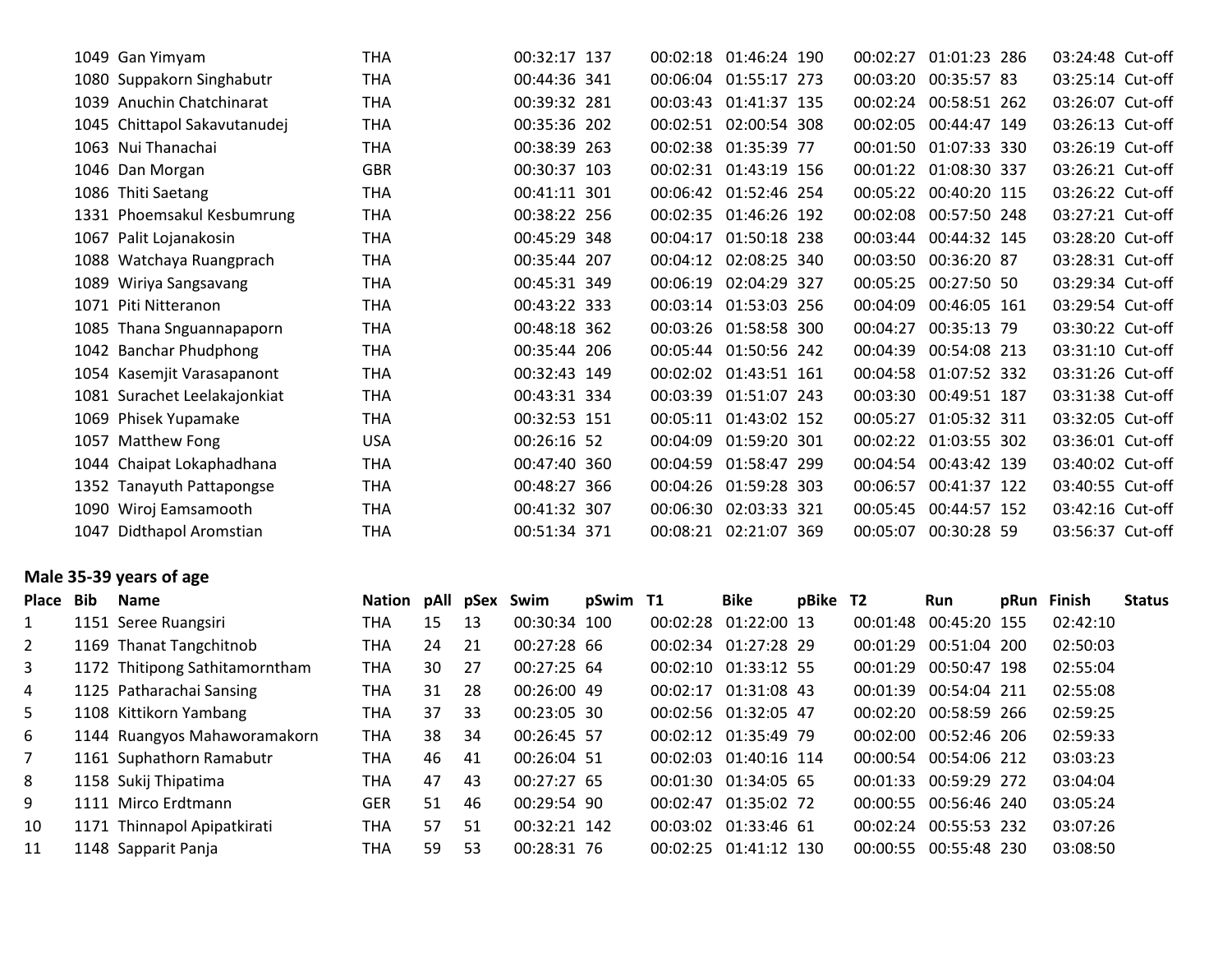| 12 | 1140 Puthipong Wanabut             | <b>THA</b> | 60      | 54  | 00:33:55 170 |          | 00:01:50 01:33:23 57  | 00:02:13 | 00:57:53 249          | 03:09:13         |  |
|----|------------------------------------|------------|---------|-----|--------------|----------|-----------------------|----------|-----------------------|------------------|--|
| 13 | 1109 Komsan Charoentanyarak        | <b>THA</b> | 72      | 66  | 00:32:00 130 |          | 00:03:40 01:40:52 126 | 00:03:24 | 00:56:00 234          | 03:15:56         |  |
| 14 | 1181 Wisan Ketkaew                 | THA        | 76      | 70  | 00:35:19 198 |          | 00:02:21 01:33:26 58  | 00:02:25 | 01:03:27 300          | 03:16:58         |  |
| 15 | 1138 Pongtharin Sapayanon          | <b>THA</b> | 84      | 78  | 00:32:57 153 |          | 00:03:30 01:40:41 124 | 00:02:26 | 00:59:16 269          | 03:18:50         |  |
| 16 | 1093 Sanporn Saisa-ard             | <b>THA</b> | 86      | 79  | 00:39:58 288 |          | 00:02:15 01:35:32 76  | 00:01:57 | 00:59:59 280          | 03:19:41         |  |
| 17 | 1132 Piriya Utamachant             | <b>THA</b> | 93      | 86  | 00:23:32 34  |          | 00:08:16 01:49:17 228 |          | 00:05:25 00:54:41 219 | 03:21:11         |  |
| 18 | 1110 Krittakron Naorungroj         | <b>THA</b> | 100     | 93  | 00:36:51 231 |          | 00:03:39 01:33:18 56  |          | 00:03:18 01:06:30 320 | 03:23:36         |  |
| 19 | 1351 Ye Tian                       |            | 101     | 94  | 00:21:13 22  |          | 00:03:13 01:40:52 125 |          | 00:02:01 01:16:28 365 | 03:23:47         |  |
| 20 | 1117 Nitipat Taemphairojana        | <b>THA</b> | 102     | 95  | 00:32:04 132 |          | 00:04:16 01:44:29 165 | 00:03:39 | 00:59:30 273          | 03:23:56         |  |
| 21 | 1177 Wajara Kanchanasut            | THA        | 105     | 97  | 00:40:24 293 |          | 00:02:21 01:33:30 59  |          | 00:02:36 01:06:09 317 | 03:25:00         |  |
| 22 | 1150 Satawat Tassanakulpun         | <b>THA</b> | 106     | 98  | 00:37:30 240 |          | 00:03:55 01:34:47 68  |          | 00:03:58 01:04:56 307 | 03:25:06         |  |
| 23 | 1116 Niran Tanapatkraiporn         | THA        | 112     | 103 | 00:30:05 94  |          | 00:01:45 01:41:37 136 |          | 00:00:56 01:13:20 358 | 03:27:44         |  |
| 24 | 1096 Charnwit Pasuwat              | THA        | 113     | 104 | 00:33:57 173 |          | 00:02:53 01:37:10 88  |          | 00:01:55 01:11:51 352 | 03:27:46         |  |
| 25 | 1170 Thanon Anocha                 | <b>THA</b> | 116     | 107 | 00:28:40 80  |          | 00:05:47 01:45:58 184 |          | 00:00:56 01:07:15 326 | 03:28:35         |  |
| 26 | 1163 Surawee Klaimark              | <b>THA</b> | 120     | 111 | 00:35:55 215 |          | 00:02:48 01:45:42 179 |          | 00:02:48 01:01:51 292 | 03:29:05         |  |
| 27 | 1130 Phongsathorn Tangtharathorn   | <b>THA</b> | 123     | 114 | 00:30:48 105 |          | 00:03:04 01:46:23 189 |          | 00:03:16 01:06:35 321 | 03:30:05         |  |
| 28 | 1160 Supasak Poreeyanont           | <b>THA</b> | 124     | 115 | 00:34:12 176 |          | 00:03:00 01:39:13 105 | 00:04:18 | 01:09:40 340          | 03:30:23         |  |
| 29 | 1131 Phuripant Durongtheeratchakul | THA        | 126     | 117 | 00:28:23 75  |          | 00:03:37 01:39:43 109 | 00:03:06 | 01:15:53 363          | 03:30:42         |  |
| 30 | 1178 Wanlers Cheepplungchai        | <b>THA</b> | 128     | 119 | 00:33:36 162 |          | 00:05:33 01:44:22 162 |          | 00:03:14 01:04:24 304 | 03:31:09         |  |
| 31 | 1156 Sorrarin Charunnapha          | <b>THA</b> | 131 122 |     | 00:35:41 204 |          | 00:02:26 01:40:59 127 | 00:02:04 | 01:11:14 349          | 03:32:24         |  |
| 32 | 1363 Yosakri Aukarachaiyaphun      | <b>THA</b> | 133     | 124 | 00:35:51 214 |          | 00:04:27 01:42:51 149 | 00:03:53 | 01:05:36 312          | 03:32:38         |  |
| 33 | 1104 Donovan Richards              |            | 136     | 127 | 00:28:00 73  |          | 00:02:12 01:48:54 222 | 00:01:33 | 01:12:33 357          | 03:33:13         |  |
| 34 | 1135 Piyapong Wongpiyakul          | <b>THA</b> | 139     | 130 | 00:33:09 156 |          | 00:03:26 01:45:43 180 | 00:04:15 | 01:08:16 336          | 03:34:49         |  |
| 35 | 1099 Chavapong Chaowapatanawong    | <b>THA</b> | 142     | 132 | 00:36:28 224 |          | 00:03:44 01:50:10 236 |          | 00:03:18 01:01:46 291 | 03:35:26         |  |
| 36 | 1167 Thanakit Singkraiharn         | THA        | 143     | 133 | 00:36:06 219 |          | 00:02:24 01:42:50 148 |          | 00:03:47 01:10:27 345 | 03:35:33         |  |
| 37 | 1091 Akanis Srisukwattana          | <b>THA</b> | 147     | 137 | 00:26:17 53  |          | 00:04:26 01:54:41 268 | 00:04:25 | 01:07:55 333          | 03:37:43         |  |
| 38 | 1165 Sutouch Vongsuksiri           | <b>THA</b> | 149     | 139 | 00:31:44 124 |          | 00:04:13 01:47:16 204 | 00:04:35 | 01:11:21 350          | 03:39:09         |  |
| 39 | 1115 Natthapong Prayadsub          | <b>THA</b> | 151     | 141 | 00:32:27 144 |          | 00:02:47 01:37:50 92  | 00:00:54 | 01:26:57 371          | 03:40:54         |  |
|    | 1159 Supalerk Kanasook             | <b>THA</b> |         |     | 00:41:53 316 | 00:04:47 | 01:05:48 4            |          | 00:02:56 01:20:48 367 | 03:16:12 DQ      |  |
|    | 1350 Sitthisak Tayanuwat           | <b>THA</b> |         |     | 00:42:27 325 |          | 00:04:48 01:45:27 176 | 00:03:03 | 00:35:26 80           | 03:11:11 Cut-off |  |
|    | 1168 Thananant Sirichanachai       | <b>THA</b> |         |     | 00:46:08 352 |          | 00:05:59 01:38:07 95  | 00:05:37 | 00:36:12 84           | 03:12:03 Cut-off |  |
|    | 1166 Thammarak Boonmuang           | <b>THA</b> |         |     | 00:42:11 322 |          | 00:05:00 01:48:20 216 |          | 00:03:13 00:34:10 71  | 03:12:54 Cut-off |  |
|    | 1179 Wattanachai Doonyakowit       | <b>THA</b> |         |     | 00:37:03 237 |          | 00:05:39 01:53:31 258 |          | 00:04:09 00:33:03 64  | 03:13:25 Cut-off |  |
|    | 1095 Banyawat Buathong             | <b>THA</b> |         |     | 00:34:14 178 |          | 00:03:13 01:56:47 281 |          | 00:03:27 00:36:59 94  | 03:14:39 Cut-off |  |
|    | 1142 Rattasapa Mahachon            | <b>THA</b> |         |     | 00:46:26 355 |          | 00:02:35 01:41:19 132 |          | 00:01:43 00:43:28 136 | 03:15:31 Cut-off |  |
|    | 1174 Vachirapong Arthayukti        | <b>THA</b> |         |     | 00:31:40 122 |          | 00:05:52 01:53:45 262 |          | 00:06:02 00:38:40 105 | 03:15:59 Cut-off |  |
|    | 1119 Nuk Manusook                  | <b>THA</b> |         |     | 00:30:55 106 |          | 00:03:13 01:39:05 104 |          | 00:03:26 00:59:23 271 | 03:16:02 Cut-off |  |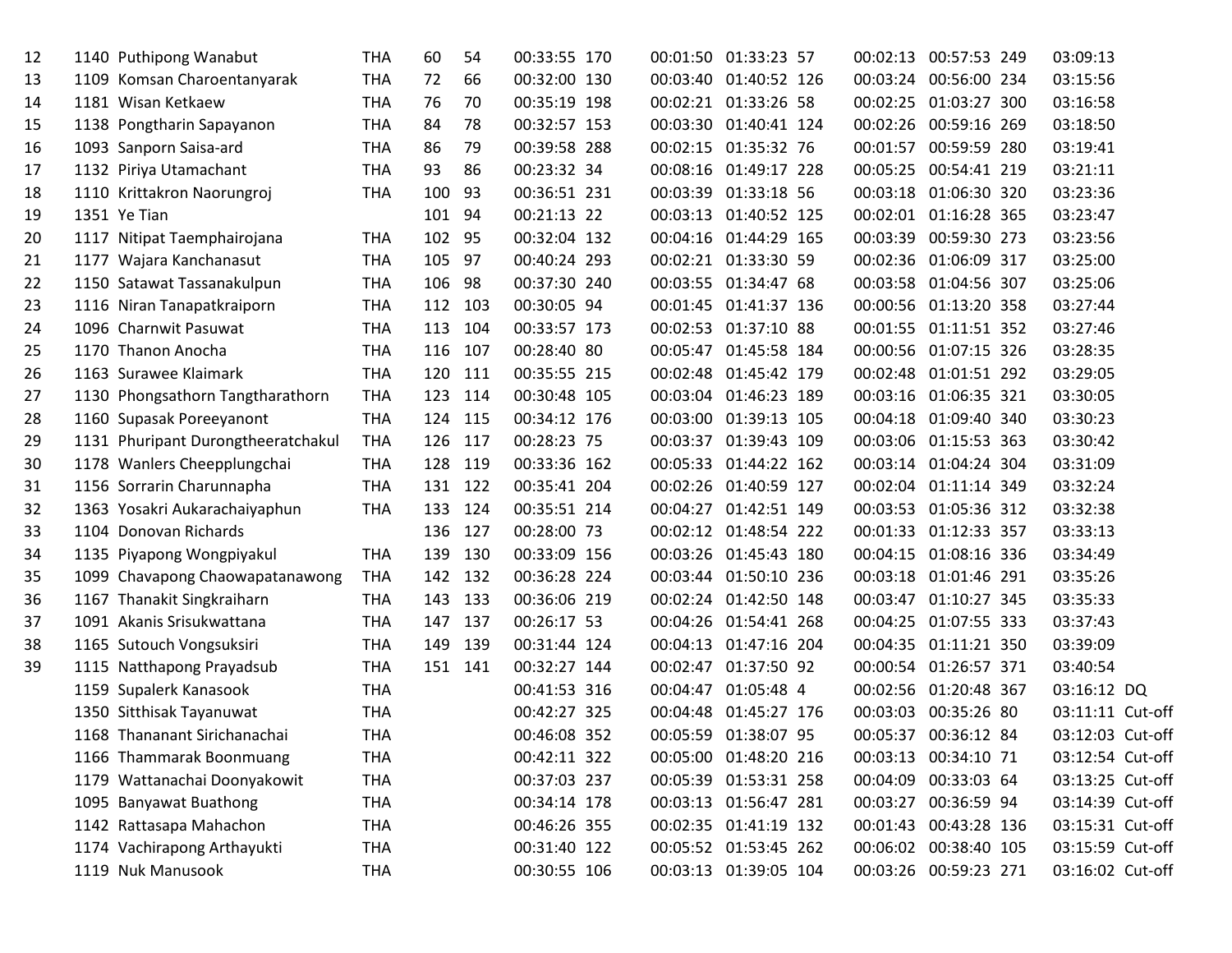| 1129 | Phirawat Artornthummakun        | <b>THA</b> | 00:42:03 318 | 00:05:05              | 01:47:47 211          | 00:04:40 | 00:36:30 89           | 03:16:05 Cut-off |  |
|------|---------------------------------|------------|--------------|-----------------------|-----------------------|----------|-----------------------|------------------|--|
|      | 1147 Sanya Tangpongprasit       | <b>THA</b> | 00:31:51 126 | 00:06:07 01:48:55 223 |                       |          | 00:04:38 00:44:52 151 | 03:16:22 Cut-off |  |
|      | 1176 Viyavit Aelpu              | <b>THA</b> | 00:41:35 308 | 00:04:24 01:47:10 202 |                       |          | 00:04:38 00:38:40 104 | 03:16:27 Cut-off |  |
|      | 1143 Ray Iramaneerat            | <b>THA</b> | 00:29:59 92  | 00:03:32 01:55:34 275 |                       |          | 00:03:12 00:44:16 141 | 03:16:32 Cut-off |  |
|      | 1157 Spat Swatmethakul          | <b>THA</b> | 00:40:57 297 | 00:08:28              | 01:53:16 257          |          | 00:09:13 00:25:08 31  | 03:17:02 Cut-off |  |
|      | 1097 Chatchai Kiatwattanakorn   | <b>THA</b> | 00:35:51 213 | 00:03:37 01:53:57 265 |                       |          | 00:04:26 00:40:14 112 | 03:18:06 Cut-off |  |
|      | 1122 Pairush Triwate            | <b>THA</b> | 00:36:55 234 | 00:03:38 01:55:21 274 |                       |          | 00:02:48 00:39:59 110 | 03:18:41 Cut-off |  |
|      | 1145 Ruengsak Kosolsak          | <b>THA</b> | 00:41:06 300 | 00:04:07 02:07:59 338 |                       |          | 00:02:54 00:23:05 19  | 03:19:11 Cut-off |  |
|      | 1175 Vasu Surattiantra          | <b>THA</b> | 00:36:20 222 | 00:06:15 01:55:16 272 |                       |          | 00:04:28 00:36:52 92  | 03:19:12 Cut-off |  |
|      | 1094 Anan Prutthirattanakul     | <b>THA</b> | 00:40:52 295 | 00:03:42 01:44:42 168 |                       | 00:03:08 | 00:47:07 168          | 03:19:32 Cut-off |  |
|      | 1101 Credit Pimpisittaworn      | <b>THA</b> | 00:44:48 343 | 00:09:18 01:58:35 297 |                       |          | 00:05:00 00:22:44 18  | 03:20:25 Cut-off |  |
|      | 1173 Udtapol Lertsuwannakul     | <b>THA</b> | 00:30:25 97  | 00:08:44 01:57:29 287 |                       | 00:07:28 | 00:37:15 95           | 03:21:21 Cut-off |  |
|      | 1133 Pitithana Wisanpittayakorn | <b>THA</b> | 00:38:47 267 | 00:07:28              | 01:59:27 302          |          | 00:04:11 00:31:37 60  | 03:21:30 Cut-off |  |
|      | 1154 Siripong Sirimai           | <b>THA</b> | 00:43:03 330 | 00:06:10              | 01:49:09 226          |          | 00:03:01 00:40:15 113 | 03:21:38 Cut-off |  |
|      | 1105 Kamphon Kaeophaluk         | <b>THA</b> | 00:38:59 269 | 00:03:04 01:52:33 253 |                       |          | 00:02:48 00:44:18 143 | 03:21:42 Cut-off |  |
|      | 1118 Noppadol Peerakavee        | <b>THA</b> | 00:37:51 247 | 00:03:04 01:44:31 166 |                       |          | 00:01:50 00:55:02 226 | 03:22:18 Cut-off |  |
|      | 1136 Pobe Luangjarmekorn        | <b>THA</b> | 00:32:34 145 | 00:04:11 02:03:00 320 |                       |          | 00:02:32 00:42:23 127 | 03:24:40 Cut-off |  |
|      | 1155 Sorasak Sinchalong         | <b>THA</b> | 00:34:20 182 | 00:05:01 01:42:39 145 |                       |          | 00:02:58 01:00:35 282 | 03:25:32 Cut-off |  |
|      | 1357 sarit pipatvilaikul        | <b>THA</b> | 00:33:23 160 | 00:04:30 01:43:05 154 |                       |          | 00:03:41 01:01:25 287 | 03:26:03 Cut-off |  |
|      | 1098 Nuttapon Phareisiri        | THA        | 00:41:47 314 | 00:07:47 02:02:52 318 |                       |          | 00:08:05 00:26:25 42  | 03:26:55 Cut-off |  |
|      | 1123 Paniphan Tantayaporn       | <b>THA</b> | 00:38:54 268 | 00:05:13 01:56:34 280 |                       |          | 00:03:58 00:42:32 128 | 03:27:12 Cut-off |  |
|      | 1183 Worachet Kanjanakuha       | <b>THA</b> | 00:32:15 135 | 00:03:11 01:42:14 142 |                       | 00:03:40 | 01:06:03 315          | 03:27:23 Cut-off |  |
|      | 1146 Sakka Rabiltossaporn       | <b>THA</b> | 00:47:36 359 | 00:04:02              | 02:06:56 334          |          | 00:02:55 00:26:20 40  | 03:27:49 Cut-off |  |
|      | 1164 Danupol Visavarakur        | <b>THA</b> | 00:39:59 289 | 00:12:59              | 02:06:22 332          |          | 00:06:35 00:21:54 9   | 03:27:50 Cut-off |  |
|      | 1182 Wittawat Moungkiew         | <b>THA</b> | 00:43:05 331 | 00:03:42 01:57:27 286 |                       | 00:03:17 | 00:41:20 120          | 03:28:51 Cut-off |  |
|      | 1137 Polsakda Thongchatchaval   | <b>THA</b> | 00:35:22 199 | 00:02:10 01:41:49 139 |                       |          | 00:01:59 01:09:13 339 | 03:30:33 Cut-off |  |
|      | 1100 Chinnatatt Sirichanachai   | <b>THA</b> | 00:41:28 306 | 00:05:39              | 01:49:08 225          |          | 00:05:32 00:48:56 179 | 03:30:43 Cut-off |  |
|      | 1362 Ninart Srisawang           | <b>THA</b> | 00:31:16 115 | 00:04:28              | 01:52:22 251          |          | 00:03:52 01:00:03 281 | 03:32:02 Cut-off |  |
|      | 1180 Wirasak Chomnanchang       | <b>THA</b> | 00:51:08 370 | 00:02:00              | 02:11:48 356          |          | 00:03:05 00:24:19 25  | 03:32:20 Cut-off |  |
|      | 1114 Nattapong Takasiyanant     | <b>THA</b> | 00:34:16 180 | 00:03:44              | 02:06:50 333          | 00:03:00 | 00:44:57 153          | 03:32:47 Cut-off |  |
|      | 1124 Pantasorn Kritsadativuth   | <b>THA</b> | 00:48:19 363 | 00:07:31 02:10:26 351 |                       |          | 00:04:19 00:26:08 39  | 03:36:43 Cut-off |  |
|      | 1128 Phicharn Chaowapatanawong  | <b>THA</b> | 00:39:04 270 | 00:04:25 02:09:06 341 |                       |          | 00:04:06 00:41:27 121 | 03:38:08 Cut-off |  |
|      | 1141 Q-O-O-P Chairatkunchorn    | <b>THA</b> | 00:36:04 218 | 00:04:35 01:51:13 245 |                       |          | 00:03:02 01:04:47 306 | 03:39:41 Cut-off |  |
|      | 1092 Akkarapol Klaiput          | THA        | 00:37:44 244 | 00:04:14 02:07:36 336 |                       |          | 00:04:22 00:47:48 172 | 03:41:44 Cut-off |  |
|      | 1134 Piyachai Maolee            | <b>THA</b> | 00:44:01 337 | 00:09:37 02:21:37 370 |                       |          | 00:05:37 00:24:30 27  | 03:45:22 Cut-off |  |
|      | 1112 Morcar McConnell           | <b>THA</b> | 00:25:58 48  | 00:02:45 01:50:05 233 |                       |          | 00:01:45 01:25:34 370 | 03:46:07 Cut-off |  |
|      | 1103 Derrick Chee Mun Loong     | SGP        | 00:41:06 299 |                       | 00:11:18 02:28:33 373 |          | 00:03:18 00:23:43 22  | 03:47:57 Cut-off |  |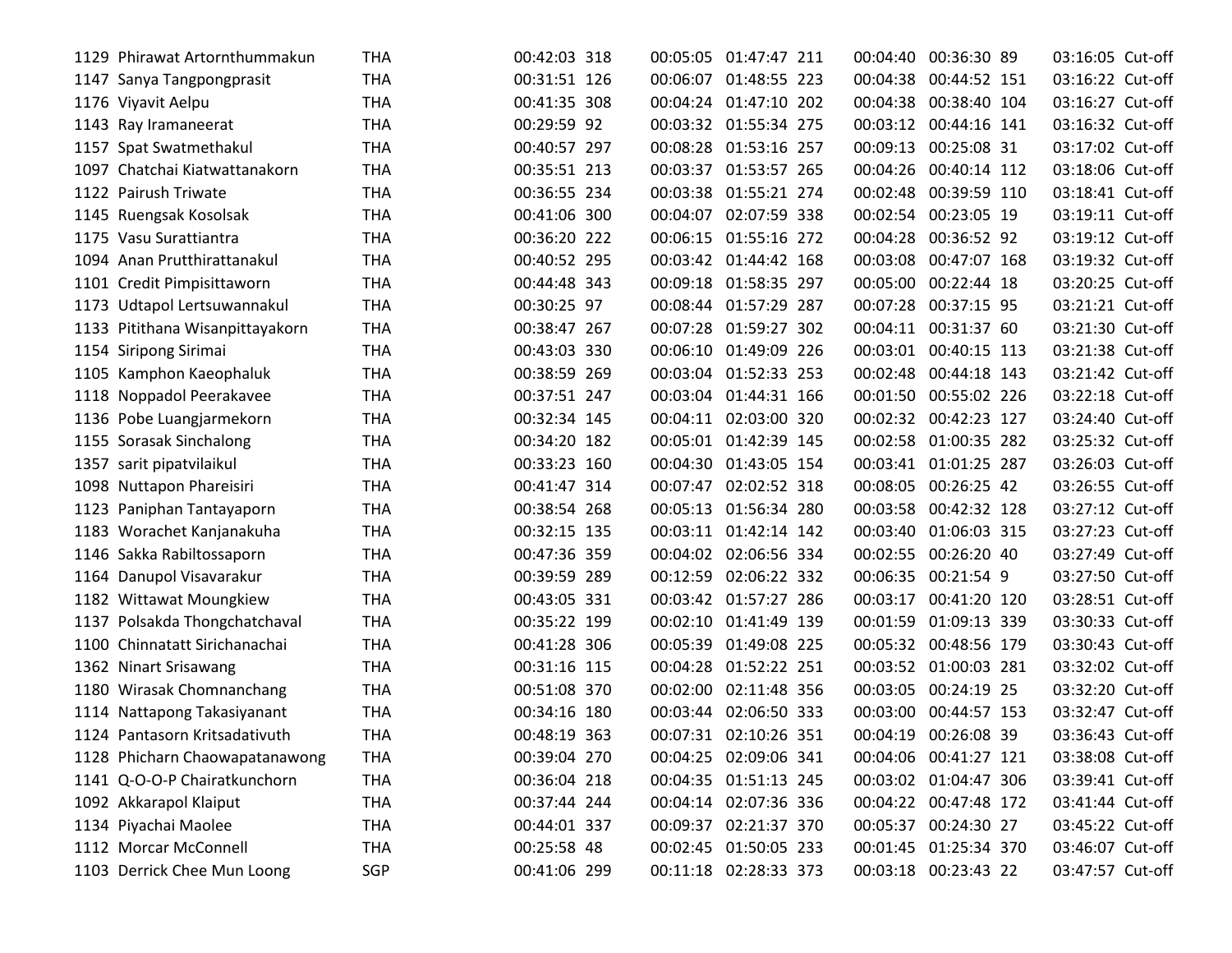| 1139 Pusma Mahakayee       | тна | $01:02:55$ 381 | 00:04:44 01:58:30 296   | 00:04:08 00:39:45 109                  | 03:50:01 Cut-off |
|----------------------------|-----|----------------|-------------------------|----------------------------------------|------------------|
| 1113 Nares Swasdikulavath  | THA | 00:38:34 260   | 00:06:20 02:07:27 335   | 00:05:17 00:54:57 222 03:52:35 Cut-off |                  |
| 1184 Worapoj Witthayathong | THA | $01:03:09$ 382 | 00:08:05  02:14:05  362 | 00:02:24 00:25:49 37                   | 03:53:33 Cut-off |

## **Male 40-44 years of age**

| Place          | <b>Bib</b> | <b>Name</b>                       | <b>Nation</b> | pAll |     | pSex Swim    | pSwim T1 | <b>Bike</b>           | pBike T2 |          | Run                   | pRun Finish      | <b>Status</b> |
|----------------|------------|-----------------------------------|---------------|------|-----|--------------|----------|-----------------------|----------|----------|-----------------------|------------------|---------------|
| $\mathbf{1}$   |            | 1241 Stuart Daniels               | <b>GBR</b>    | 20   | 18  | 00:26:02 50  |          | 00:02:52 01:29:02 36  |          |          | 00:01:41 00:47:33 171 | 02:47:11         |               |
| $\overline{2}$ |            | 1220 Noppanunt Utamaphethai       | <b>THA</b>    | 26   | 23  | 00:27:21 63  |          | 00:01:45 01:33:58 63  |          | 00:01:00 | 00:46:35 164          | 02:50:39         |               |
| 3              |            | 1236 Songvut Bumrungkhet          | <b>THA</b>    | 44   | 39  | 00:29:59 93  |          | 00:02:34 01:35:17 74  |          | 00:01:00 | 00:54:13 214          | 03:03:04         |               |
| 4              |            | 1199 Daniel Schwalb               | <b>GER</b>    | 53   | 48  | 00:27:48 70  |          | 00:01:46 01:32:16 48  |          | 00:02:32 | 01:01:45 290          | 03:06:05         |               |
| 5              |            | 1245 Teerachai Tiravikant         | <b>THA</b>    | 54   | 49  | 00:30:34 99  |          | 00:02:12 01:34:51 70  |          | 00:01:00 | 00:57:36 243          | 03:06:13         |               |
| 6              |            | 1190 Apichart Kumnungcherdchuchai | <b>THA</b>    | 67   | 61  | 00:34:51 192 |          | 00:01:50 01:36:32 84  |          |          | 00:01:56 00:57:10 242 | 03:12:19         |               |
| 7              |            | 1234 Saran Sudduen                | <b>THA</b>    | 71   | 65  | 00:38:15 253 |          | 00:01:41 01:40:31 121 |          |          | 00:01:45 00:53:26 209 | 03:15:37         |               |
| 8              |            | 1193 Avnish Bajaj                 | <b>THA</b>    | 75   | 69  | 00:31:07 111 |          | 00:02:00 01:43:19 157 |          | 00:01:38 | 00:58:40 259          | 03:16:45         |               |
| 9              |            | 1211 Korntuan Chaiyasut           | <b>THA</b>    | 83   | 77  | 00:32:57 152 |          | 00:02:03 01:39:27 106 |          |          | 00:02:05 01:02:06 296 | 03:18:38         |               |
| 10             |            | 1242 Subodh Sathe                 | <b>IND</b>    | 98   | 91  | 00:27:30 67  |          | 00:03:26 01:46:49 200 |          |          | 00:02:45 01:02:01 295 | 03:22:31         |               |
| 11             |            | 1246 Thanit Kanpai                | <b>THA</b>    | 99   | 92  | 00:27:05 61  |          | 00:02:21 01:38:28 100 |          | 00:06:57 | 01:07:56 335          | 03:22:47         |               |
| 12             |            | 1227 Pongsatorn Udomaksorn        | <b>THA</b>    | 104  | 96  | 00:33:11 157 |          | 00:04:53 01:40:21 117 |          |          | 00:04:23 01:01:52 293 | 03:24:39         |               |
| 13             |            | 1207 Kaittikhun Yaowarat          | <b>THA</b>    | 107  | 99  | 00:30:26 98  |          | 00:02:26 01:43:05 153 |          |          | 00:02:28 01:07:27 328 | 03:25:52         |               |
| 14             |            | 1366 Jate Sopitpongstorn          | <b>THA</b>    | 108  | 100 | 00:32:27 143 |          | 00:02:55 01:41:23 133 |          |          | 00:03:16 01:05:56 314 | 03:25:57         |               |
| 15             |            | 1213 Lapipat Pangphuthipong       | <b>THA</b>    | 114  | 105 | 00:38:35 261 |          | 00:03:02 01:36:17 81  |          |          | 00:03:05 01:07:33 329 | 03:28:31         |               |
| 16             |            | 1250 Toyotaka lida                | <b>JPN</b>    | 115  | 106 | 00:28:36 78  |          | 00:01:44 02:03:51 323 |          | 00:02:57 | 00:51:22 201          | 03:28:32         |               |
| 17             |            | 1233 Sakon Saraphadchok           | THA           | 118  | 109 | 00:38:34 259 |          | 00:03:16 01:38:06 94  |          | 00:02:06 | 01:06:48 325          | 03:28:49         |               |
| 18             |            | 1224 Phidet Chawaldit             | <b>THA</b>    | 121  | 112 | 00:31:05 109 |          | 00:04:19 01:42:41 146 |          | 00:03:17 | 01:07:52 331          | 03:29:14         |               |
| 19             |            | 1214 Martin Schulz                | <b>GER</b>    | 122  | 113 | 00:32:17 139 |          | 00:02:35 01:37:16 89  |          |          | 00:01:04 01:16:08 364 | 03:29:20         |               |
| 20             |            | 1252 Weerapon Noothae             | <b>THA</b>    | 125  | 116 | 00:39:27 278 |          | 00:02:40 01:51:36 248 |          | 00:02:27 | 00:54:31 217          | 03:30:40         |               |
| 21             |            | 1195 Chaiya Chantima              | <b>THA</b>    | 140  | 131 | 00:36:59 236 |          | 00:05:06 01:42:17 143 |          | 00:04:27 | 01:06:05 316          | 03:34:54         |               |
| 22             |            | 1217 Naruebordint Wichienphan     | <b>THA</b>    | 145  | 135 | 00:31:37 121 |          | 00:03:40 01:44:54 173 |          | 00:03:03 | 01:13:29 359          | 03:36:43         |               |
| 23             |            | 1248 Tossapol Puntharo            | <b>THA</b>    | 153  | 143 | 00:31:14 114 |          | 00:04:08 01:56:08 278 |          | 00:02:57 | 01:12:06 353          | 03:46:33         |               |
|                |            | 1364 Natee Tongsiri               | <b>THA</b>    |      |     | 00:25:01 42  |          | 00:02:48 01:35:27 75  |          |          | 00:02:04 00:44:50 150 | 02:50:09 DNF     |               |
|                |            | 1230 Prawit Wongphinit            | <b>THA</b>    |      |     | 00:28:38 79  |          | 00:01:42 01:28:46 35  |          |          | 00:01:24 00:21:57 10  | 02:22:27 Cut-off |               |
|                |            | 1202 Farn Sritrairatana           | <b>THA</b>    |      |     | 00:33:39 164 |          | 00:03:58 01:53:44 260 |          |          | 00:02:54 00:34:44 73  | 03:09:00 Cut-off |               |
|                |            | 1249 Touchaphon Orsirichaivait    | <b>THA</b>    |      |     | 00:36:38 226 |          | 00:05:04 01:50:20 239 |          | 00:03:33 | 00:34:49 75           | 03:10:23 Cut-off |               |
|                |            | 1206 Jittipun Pratyawanitkul      | <b>THA</b>    |      |     | 00:37:36 243 |          | 00:04:55 01:47:19 206 |          |          | 00:04:18 00:36:16 85  | 03:10:23 Cut-off |               |
|                |            | 1253 Yutthapong Gul-Oung          | <b>THA</b>    |      |     | 00:36:04 217 |          | 00:03:44 01:54:50 269 |          | 00:03:09 | 00:38:02 102          | 03:15:48 Cut-off |               |
|                |            | 1219 Nob Sreshthabutra            | <b>THA</b>    |      |     | 00:41:44 312 |          | 00:03:26 01:44:27 164 |          |          | 00:03:13 00:44:33 146 | 03:17:23 Cut-off |               |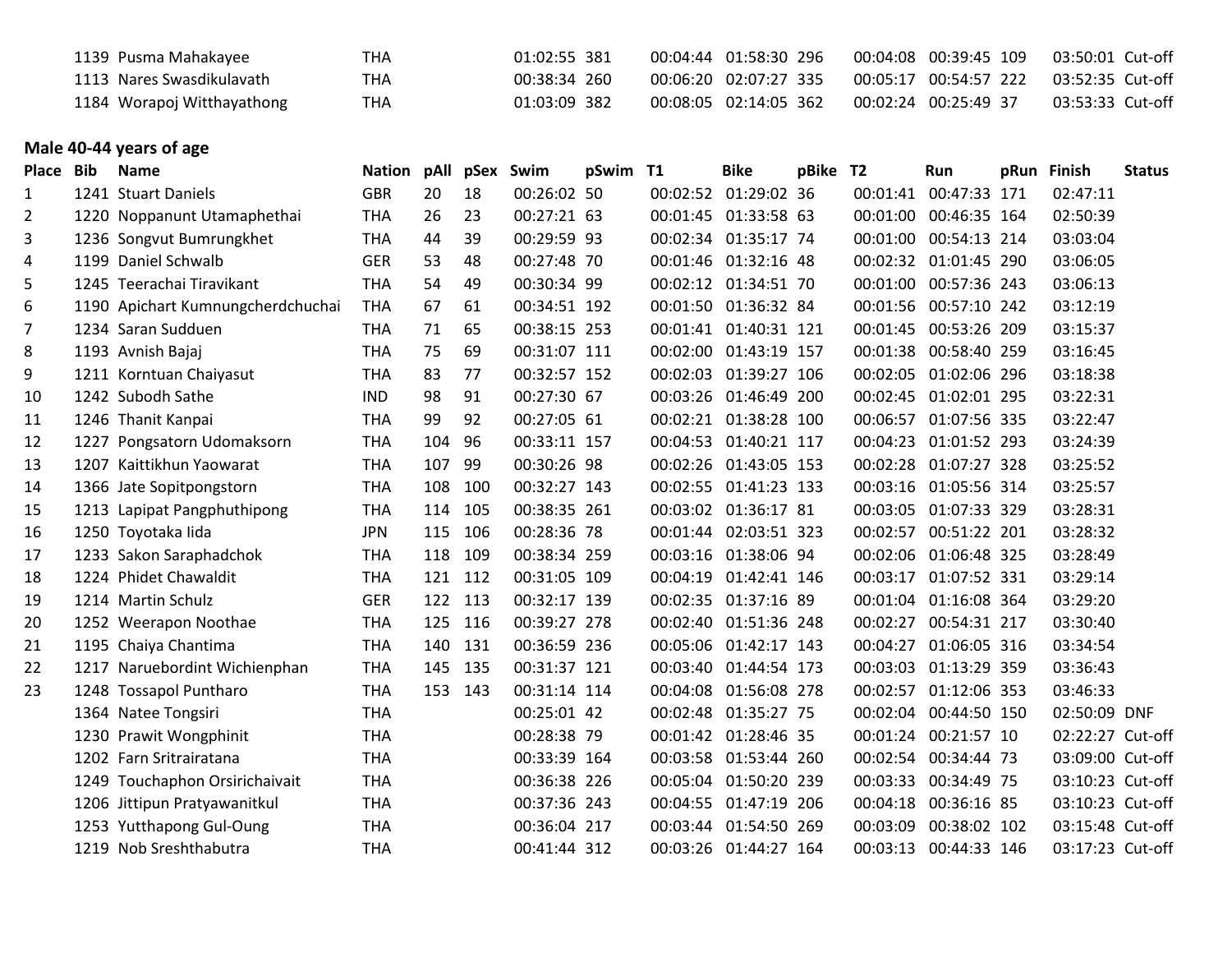| 1244 Tanarat Sophanmet            | THA        | 00:37:51 246 | 00:05:07 | 01:43:26 159          | 00:05:49 | 00:45:41 157          | 03:17:54 Cut-off |  |
|-----------------------------------|------------|--------------|----------|-----------------------|----------|-----------------------|------------------|--|
| 1192 Aroon Jirakornkittinun       | <b>THA</b> | 00:41:40 310 |          | 00:05:53 01:50:11 237 |          | 00:05:24 00:35:03 77  | 03:18:10 Cut-off |  |
| 1205 Janwit Sriharuksa            | <b>THA</b> | 00:41:13 302 |          | 00:04:22 01:50:50 241 |          | 00:03:57 00:37:54 99  | 03:18:15 Cut-off |  |
| 1359 Vatanyu Sevikul              | <b>THA</b> | 00:39:29 279 |          | 00:05:33 02:02:55 319 |          | 00:04:50 00:25:49 36  | 03:18:36 Cut-off |  |
| 1209 Kamonsak Tangchai            | <b>THA</b> | 00:39:15 273 |          | 00:06:19 02:02:30 316 |          | 00:06:41 00:25:53 38  | 03:20:39 Cut-off |  |
| 1225 Phongsahnath Jaranahut       | <b>THA</b> | 00:34:18 181 |          | 00:02:05 01:35:05 73  |          | 00:03:01 01:06:21 319 | 03:20:50 Cut-off |  |
| 1237 Sopon Pinjutarat             | <b>THA</b> | 00:49:40 369 |          | 00:03:06 01:49:51 231 |          | 00:03:20 00:35:08 78  | 03:21:05 Cut-off |  |
| 1187 Amorn Wongsawat              | <b>THA</b> | 00:44:42 342 |          | 00:03:58 02:05:25 329 |          | 00:02:58 00:25:00 30  | 03:22:03 Cut-off |  |
| 1251 Vatin Chalermdamrichai       | <b>THA</b> | 00:42:23 323 |          | 00:05:12 01:58:43 298 |          | 00:02:54 00:32:53 63  | 03:22:05 Cut-off |  |
| 1200 Duncan Worthington           | <b>GBR</b> | 00:33:57 172 |          | 00:03:16 02:13:56 360 |          | 00:04:38 00:26:55 46  | 03:22:42 Cut-off |  |
| 1243 Surachai Kriwatcharin        | <b>THA</b> | 00:42:06 320 |          | 00:07:18 01:53:47 263 |          | 00:02:01 00:38:18 103 | 03:23:30 Cut-off |  |
| 1197 Chakchai Sritrai             | <b>THA</b> | 00:47:29 357 |          | 00:04:55 01:57:44 290 |          | 00:05:11 00:28:25 53  | 03:23:44 Cut-off |  |
| 1204 Ittiphol Bhurisith           | <b>THA</b> | 00:39:25 277 |          | 00:06:36 02:01:18 312 |          | 00:04:07 00:32:48 62  | 03:24:14 Cut-off |  |
| 1235 Sarawoot Khao-Orn            | <b>THA</b> | 00:48:23 365 |          | 00:03:22 01:49:12 227 |          | 00:03:36 00:40:03 111 | 03:24:35 Cut-off |  |
| 1370 Koochart Kunjara na Ayuttaya | <b>THA</b> | 00:39:12 272 |          | 00:04:31 01:56:53 282 |          | 00:03:43 00:40:17 114 | 03:24:36 Cut-off |  |
| 1353 Jirawat Chompurat            | <b>THA</b> | 00:34:11 175 |          | 00:03:52 01:39:50 110 | 00:05:18 | 01:03:02 298          | 03:26:14 Cut-off |  |
| 1191 Apichat Pulompha             | <b>THA</b> | 00:38:31 258 |          | 00:04:48 02:17:46 364 |          | 00:03:06 00:22:14 13  | 03:26:25 Cut-off |  |
| 1228 Prasert Hirunwatvanit        | <b>THA</b> | 00:42:45 326 |          | 00:06:06 02:09:18 343 |          | 00:05:40 00:24:07 23  | 03:27:57 Cut-off |  |
| 1215 Mikki Davies                 | <b>GBR</b> | 00:36:42 228 |          | 00:03:26 02:01:02 310 | 00:03:28 | 00:43:31 137          | 03:28:09 Cut-off |  |
| 1239 Stephen Morahan              | <b>AUS</b> | 00:31:58 128 |          | 00:03:38 01:46:38 195 |          | 00:03:43 01:02:35 297 | 03:28:32 Cut-off |  |
| 1222 Passakorn Chaikamnerd        | <b>THA</b> | 00:33:42 165 |          | 00:04:24 01:48:58 224 |          | 00:02:42 00:58:57 265 | 03:28:44 Cut-off |  |
| 1210 Kongkitti Kanchanavatee      | <b>THA</b> | 00:34:36 187 |          | 00:05:12 01:57:32 288 |          | 00:05:32 00:46:13 162 | 03:29:05 Cut-off |  |
| 1356 Romran Phanarkat             | <b>THA</b> | 00:36:48 230 |          | 00:02:34 01:47:23 207 |          | 00:03:05 00:59:37 274 | 03:29:27 Cut-off |  |
| 1229 Prasert Tantrapiwat          | <b>THA</b> | 00:34:51 193 |          | 00:03:51 01:57:47 291 |          | 00:03:41 00:49:42 186 | 03:29:52 Cut-off |  |
| 1198 Charuttama Jalanugraha       | <b>THA</b> | 00:41:28 305 |          | 00:04:21 02:10:33 352 |          | 00:03:40 00:30:00 55  | 03:30:01 Cut-off |  |
| 1186 Amnuay Opassetthakul         | <b>THA</b> | 00:46:23 354 |          | 00:04:18 01:54:10 266 | 00:05:57 | 00:39:20 107          | 03:30:08 Cut-off |  |
| 1196 Chaiyathep Thepavan          | <b>THA</b> | 00:47:27 356 |          | 00:05:33 02:09:49 347 |          | 00:04:08 00:25:12 32  | 03:32:08 Cut-off |  |
| 1238 Sorayouth Ngamchanpli        | <b>THA</b> | 00:46:05 351 |          | 00:05:14 02:10:51 353 | 00:03:43 | 00:26:54 45           | 03:32:46 Cut-off |  |
| 1226 Piti Leelerdphun             | <b>THA</b> | 00:35:42 205 |          | 00:11:11 01:57:58 292 | 00:05:53 | 00:42:43 130          | 03:33:27 Cut-off |  |
| 1188 Anukorn Puwachroen           | <b>THA</b> | 00:39:30 280 | 00:04:19 | 02:01:19 313          | 00:06:00 | 00:42:54 132          | 03:34:03 Cut-off |  |
| 1189 Apichai Chitviriyakul        | <b>THA</b> | 00:40:01 291 |          | 00:02:14 01:40:33 122 | 00:02:03 | 01:12:21 356          | 03:37:13 Cut-off |  |
| 1231 Rattanawet Pairojchaiyakul   | <b>THA</b> | 00:44:15 339 |          | 00:03:30 02:05:01 328 |          | 00:03:12 00:42:06 125 | 03:38:03 Cut-off |  |
| 1221 Pansak Voravetvudhikun       | <b>THA</b> | 00:35:35 201 |          | 00:06:40 01:46:19 187 |          | 00:03:40 01:06:44 322 | 03:38:57 Cut-off |  |
| 1216 Narin Tangboonma             | <b>THA</b> | 00:41:19 303 |          | 00:06:41 02:29:14 374 | 00:04:13 | 00:50:07 192          | 04:11:34 Cut-off |  |

**Male 45-49 years of age**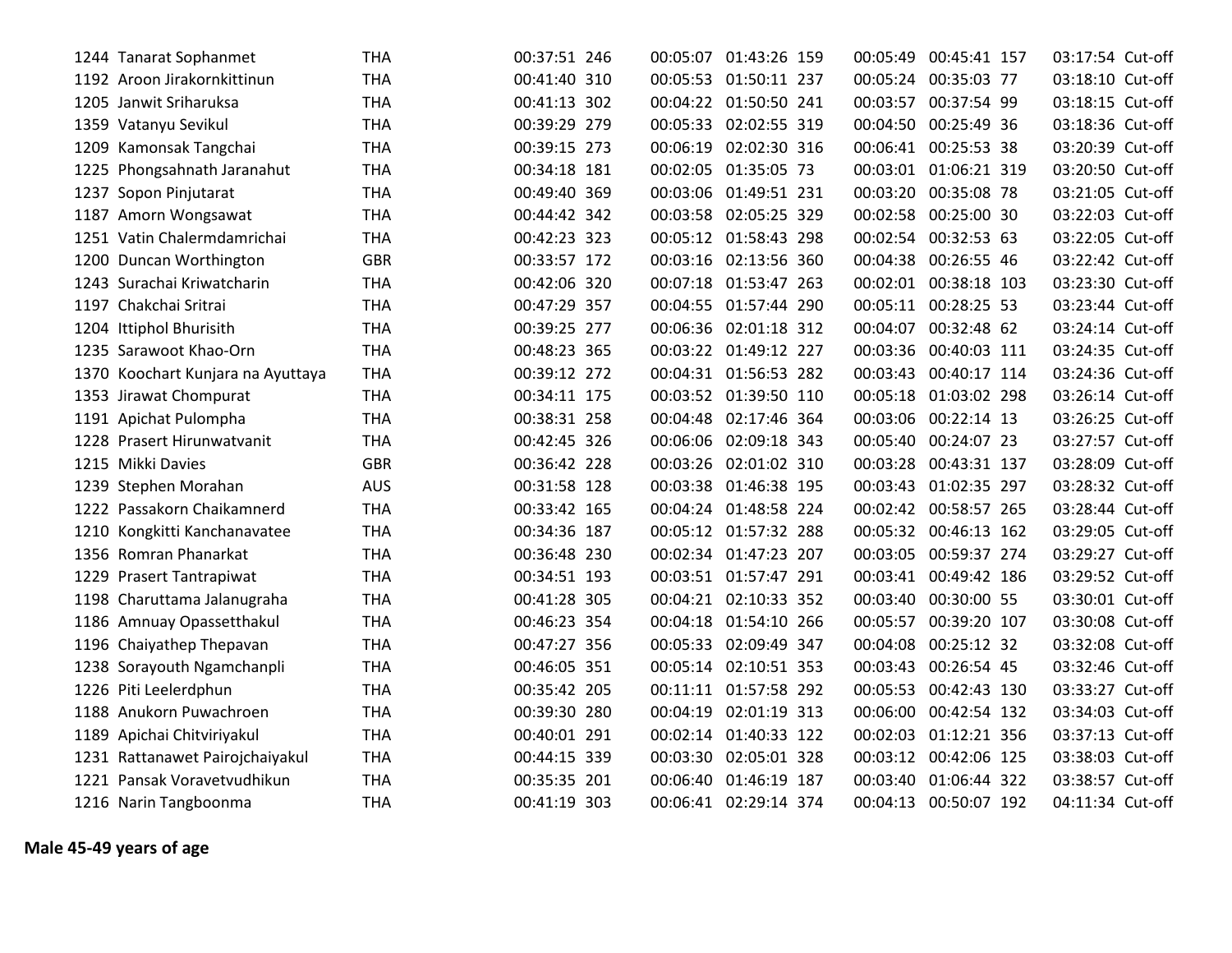| Place Bib      | <b>Name</b>                       | <b>Nation pAll</b>    |     | pSex Swim |              | pSwim T1 |          | <b>Bike</b>           | pBike T2 |          | Run                   | pRun Finish      | <b>Status</b> |
|----------------|-----------------------------------|-----------------------|-----|-----------|--------------|----------|----------|-----------------------|----------|----------|-----------------------|------------------|---------------|
| 1              | 1272 Phusit Chaichum              | THA                   | 33  | 30        | 00:27:49 71  |          | 00:01:34 | 01:28:40 34           |          |          | 00:02:10 00:54:58 223 | 02:55:12         |               |
| $\overline{2}$ | 1263 Justin White                 | <b>GBR</b>            | 36  | 32        | 00:24:28 37  |          |          | 00:02:20 01:32:54 53  |          |          | 00:01:51 00:56:59 241 | 02:58:31         |               |
| 3              | 1256 Chainarong Muangnoi          | <b>THA</b>            | 42  | 37        | 00:32:09 133 |          |          | 00:03:03 01:29:15 37  |          |          | 00:01:00 00:56:37 238 | 03:02:05         |               |
| 4              | 1277 Siegfried Pittet             | <b>FRA</b>            | 45  | 40        | 00:27:54 72  |          |          | 00:02:15 01:32:22 49  |          |          | 00:01:44 00:59:07 268 | 03:03:23         |               |
| 5              | 1266 Manat Pakathong              | THA                   | 49  | 44        | 00:30:35 101 |          |          | 00:02:05 01:40:28 119 |          |          | 00:02:08 00:49:07 181 | 03:04:22         |               |
| 6              | 1261 Jonathan Tyrrell             | <b>GBR</b>            | 50  | 45        | 00:29:43 88  |          |          | 00:02:33 01:31:36 44  |          |          | 00:02:21 00:58:16 255 | 03:04:30         |               |
| 7              | 1268 Masao Osuka                  | <b>JPN</b>            | 56  | 50        | 00:32:42 148 |          |          | 00:02:28 01:39:32 108 |          |          | 00:01:36 00:50:54 199 | 03:07:12         |               |
| 8              | 1287 Yingyong Subannarat          | THA                   | 61  | 55        | 00:33:56 171 |          |          | 00:02:13 01:34:05 66  |          |          | 00:02:07 00:57:39 244 | 03:10:00         |               |
| 9              | 1279 Sopon Sitsumeth              | <b>THA</b>            | 69  | 63        | 00:31:52 127 |          |          | 00:02:24 01:41:10 129 |          |          | 00:01:54 00:57:45 245 | 03:15:04         |               |
| 10             | 1281 Suchit Pratatayang           | <b>THA</b>            | 70  | 64        | 00:36:18 221 |          |          | 00:02:53 01:32:24 50  |          |          | 00:02:42 01:01:07 285 | 03:15:23         |               |
| 11             | 1255 Boon Hwee Ng                 | <b>THA</b>            | 81  | 75        | 00:35:25 200 |          |          | 00:01:48 01:40:17 115 |          |          | 00:02:18 00:58:37 258 | 03:18:25         |               |
| 12             | 1276 Sarawut Thuarob              | <b>THA</b>            | 82  | 76        | 00:38:35 262 |          |          | 00:03:56 01:37:18 90  |          |          | 00:02:44 00:55:55 233 | 03:18:29         |               |
| 13             | 1264 Kawin Leelawat               | <b>THA</b>            | 96  | 89        | 00:36:16 220 |          |          | 00:04:08 01:36:26 82  |          |          | 00:04:06 01:01:00 284 | 03:21:56         |               |
| 14             | 1262 Joseph Henry                 | CAN                   | 110 | 101       | 00:35:48 210 |          |          | 00:02:53 01:39:52 111 |          | 00:02:09 | 01:06:44 323          | 03:27:25         |               |
| 15             | 1258 Frank Desomer                | <b>USA</b>            | 117 | 108       | 00:33:03 154 |          |          | 00:01:51 01:46:33 194 |          |          | 00:01:54 01:05:21 310 | 03:28:43         |               |
| 16             | 1280 Stephen Kirwin               | <b>USA</b>            | 138 | 129       | 00:26:36 56  |          |          | 00:02:41 01:44:44 170 |          |          | 00:01:00 01:18:55 366 | 03:33:55         |               |
| 17             | 1257 Chanavi Kremla               | <b>THA</b>            | 144 | 134       | 00:31:28 118 |          |          | 00:04:16 01:48:05 215 |          |          | 00:02:53 01:09:54 341 | 03:36:37         |               |
| 18             | 1267 Marcel Ewals                 | <b>NET</b>            | 146 | 136       | 00:33:44 167 |          |          | 00:03:03 01:34:52 71  |          |          | 00:02:44 01:22:39 369 | 03:37:02         |               |
| 19             | 1284 Teera Tungmunpugdepong       | <b>THA</b>            | 156 | 146       | 00:36:36 225 |          |          | 00:05:17 01:52:56 255 |          |          | 00:03:22 01:29:16 372 | 04:07:28         |               |
|                | 1271 Pattrawit Prapattong         | <b>THA</b>            |     |           | 00:38:44 265 |          |          | 00:04:33 01:48:02 213 |          |          | 00:05:04 00:30:12 57  | 03:06:35 Cut-off |               |
|                | 1273 Prasong Kanmotharn           | <b>THA</b>            |     |           | 00:36:59 235 |          |          | 00:09:02 01:28:31 32  |          |          | 00:04:52 00:50:01 190 | 03:09:24 Cut-off |               |
|                | 1259 Thaneth Tantipiriyakij       | <b>THA</b>            |     |           | 00:42:53 327 |          |          | 00:07:06 01:46:42 197 |          |          | 00:03:27 00:36:19 86  | 03:16:27 Cut-off |               |
|                | 1282 Suksun Subannarat            | <b>THA</b>            |     |           | 00:44:16 340 |          |          | 00:03:20 01:46:48 199 |          | 00:05:29 | 00:38:00 101          | 03:17:53 Cut-off |               |
|                | 1275 Sarawut Intanil              | <b>THA</b>            |     |           | 00:41:42 311 |          |          | 00:04:16 01:46:39 196 |          |          | 00:03:22 00:42:55 133 | 03:18:53 Cut-off |               |
|                | 1285 Wichan Sritrakool            | <b>THA</b>            |     |           | 00:34:13 177 |          |          | 00:03:44 01:53:41 259 |          |          | 00:03:18 00:44:42 148 | 03:19:37 Cut-off |               |
|                | 1274 Santi Tienwang               | <b>THA</b>            |     |           | 00:32:46 150 |          |          | 00:05:19 01:50:31 240 |          |          | 00:05:05 00:47:25 170 | 03:21:06 Cut-off |               |
|                | 1265 Kraisorn Toschana            | <b>THA</b>            |     |           | 00:37:55 248 |          |          | 00:06:13 01:53:45 261 |          |          | 00:03:03 00:41:00 117 | 03:21:55 Cut-off |               |
|                | 1283 Suphot Kawinvasin            | <b>THA</b>            |     |           | 00:38:29 257 |          |          | 00:04:42 01:51:14 246 |          |          | 00:05:33 00:43:59 140 | 03:23:56 Cut-off |               |
|                | 1278 Songritsatit Ittipholphaisan | <b>THA</b>            |     |           | 00:58:06 378 |          |          | 00:05:14 01:52:08 249 |          |          | 00:05:59 00:26:44 44  | 03:28:10 Cut-off |               |
|                | 1269 Montri Srinarongsiri         | <b>THA</b>            |     |           | 00:41:46 313 |          |          | 00:02:41 01:46:31 193 |          |          | 00:03:08 00:59:23 270 | 03:33:29 Cut-off |               |
|                | 1270 Narongrit Chotnuchittakul    | <b>THA</b>            |     |           | 00:53:08 374 |          |          | 00:07:42 02:33:13 376 |          |          | 00:03:53 00:25:28 33  | 04:03:24 Cut-off |               |
|                | Male 50-54 years of age           |                       |     |           |              |          |          |                       |          |          |                       |                  |               |
| Place Bib      | <b>Name</b>                       | Nation pAll pSex Swim |     |           |              | pSwim T1 |          | <b>Bike</b>           | pBike T2 |          | Run                   | pRun Finish      | <b>Status</b> |
| 1              | 1289 Chin Nang Ip                 | <b>CHN</b>            | 17  | 15        | 00:22:51 29  |          |          | 00:02:02 01:26:36 24  |          |          | 00:01:31 00:52:11 204 | 02:45:12         |               |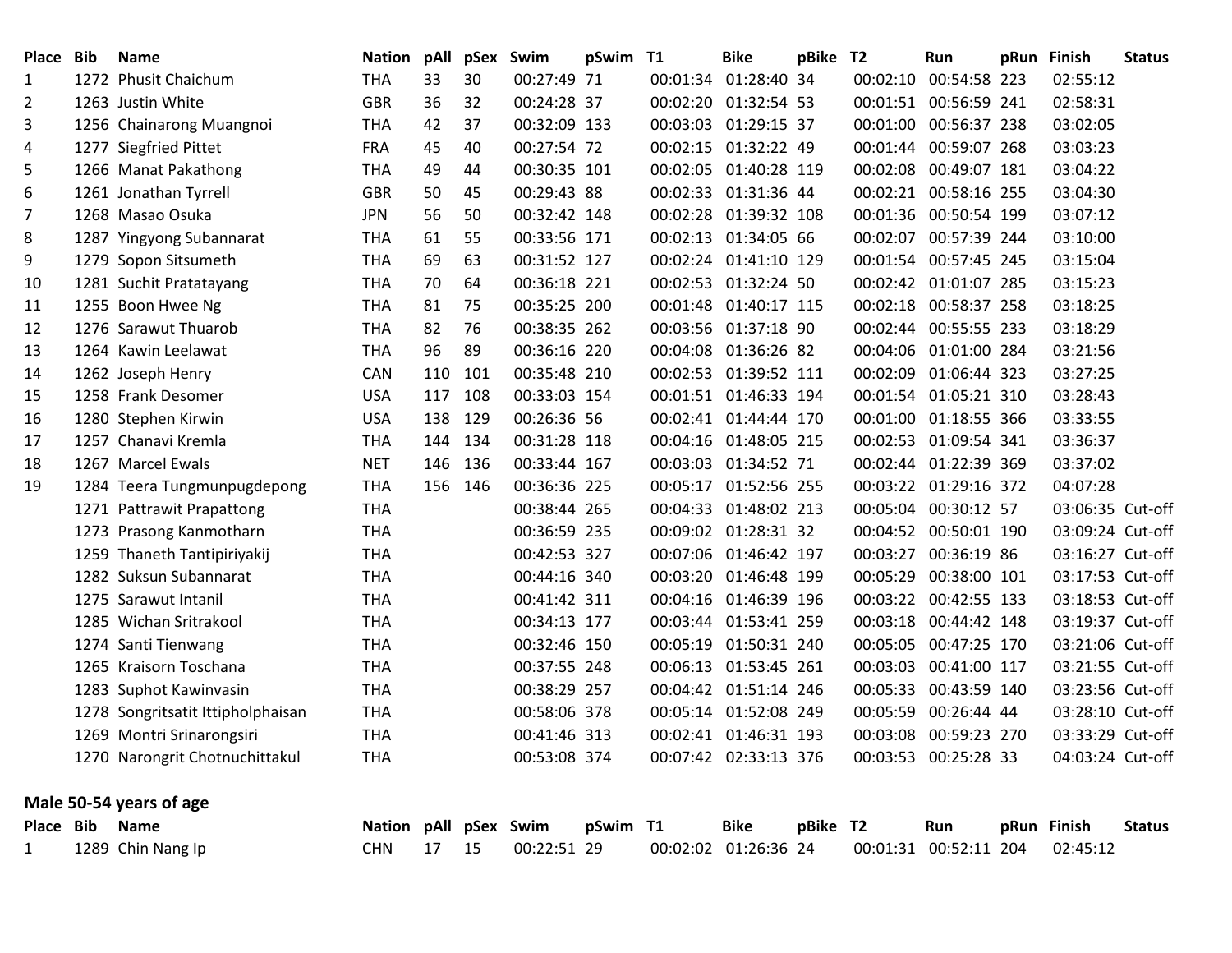| $\overline{2}$ | 1291 Danny Hyams              | <b>AUS</b> | 23  | 20  | 00:25:45 46  |  | 00:01:51 01:27:27 28  | 00:01:39 | 00:52:16 205          | 02:48:59         |
|----------------|-------------------------------|------------|-----|-----|--------------|--|-----------------------|----------|-----------------------|------------------|
| 3              | 1368 John Svensson            | <b>USA</b> | 41  | 36  | 00:28:44 81  |  | 00:01:45 01:27:26 27  | 00:03:46 | 00:59:40 275          | 03:01:20         |
| 4              | 1297 Mana Khiaomuenwai        | THA        | 43  | 38  | 00:33:17 158 |  | 00:03:21 01:33:54 62  | 00:01:00 | 00:50:35 197          | 03:02:06         |
| 5              | 1367 Ross Cain                | <b>USA</b> | 64  | 58  | 00:31:04 108 |  | 00:03:23 01:36:10 80  | 00:01:00 | 00:59:48 276          | 03:11:26         |
| 6              | 1293 Jurgen Swinckels         | <b>NET</b> | 68  | 62  | 00:31:05 110 |  | 00:02:06 01:34:47 69  |          | 00:02:18 01:03:37 301 | 03:13:54         |
| 7              | 1298 Manee Nuchsawad          | THA        | 91  | 84  | 00:38:47 266 |  | 00:04:08 01:40:34 123 | 00:02:35 | 00:54:54 220          | 03:20:58         |
| 8              | 1299 Pee Phanitkullawat       | THA        | 154 | 144 | 00:34:57 195 |  | 00:05:09 01:41:33 134 |          | 00:02:36 01:22:36 368 | 03:46:50         |
|                | 1303 Sittichai Chaivoraprug   | THA        |     |     | 00:42:54 328 |  | 00:03:31 01:55:15 271 | 00:04:57 | 00:27:31 49           | 03:14:08 Cut-off |
|                | 1304 Somroj Vanichvatana      | THA        |     |     | 00:39:24 276 |  | 00:04:35 01:59:50 304 |          | 00:05:36 00:30:15 58  | 03:19:40 Cut-off |
|                | 1302 Santi Udomwongkul        | THA        |     |     | 00:45:00 344 |  | 00:04:25 01:48:05 214 | 00:06:04 | 00:37:16 96           | 03:20:50 Cut-off |
|                | 1305 Wichan Puangmaha         | THA        |     |     | 00:38:15 254 |  | 00:02:30 01:44:25 163 | 00:02:51 | 00:52:49 207          | 03:20:51 Cut-off |
|                | 1306 Wongkasem Pasuwan        | <b>THA</b> |     |     | 00:42:27 324 |  | 00:03:41 02:04:13 326 | 00:04:08 | 00:26:28 43           | 03:20:55 Cut-off |
|                | 1296 Kriengsak Lertkhachonsuk | <b>THA</b> |     |     | 00:39:43 284 |  | 00:04:59 02:09:36 344 |          | 00:03:45 00:24:09 24  | 03:22:11 Cut-off |
|                | 1295 Kirati Kraiprasit        | THA        |     |     | 00:33:03 155 |  | 00:04:55 01:42:55 151 |          | 00:02:55 00:58:53 263 | 03:22:40 Cut-off |
|                | 1288 Bruno Blanchet           | <b>CAN</b> |     |     | 00:47:30 358 |  | 00:03:46 01:45:48 182 | 00:03:30 | 00:43:28 135          | 03:24:02 Cut-off |
|                | 1292 Jom Choomchuay           | THA        |     |     | 00:39:39 282 |  | 00:05:48 02:03:48 322 | 00:06:25 | 00:28:22 52           | 03:24:02 Cut-off |
|                | 1300 Rungsak Siwanuwatn       | THA        |     |     | 00:51:41 372 |  | 00:06:36 02:01:29 314 | 00:04:15 | 00:22:26 16           | 03:26:27 Cut-off |

## **Male 55-59 years of age**

| Place Bib      | <b>Name</b>                   | Nation pAll pSex Swim |     |     |               | pSwim T1 | Bike                  | pBike T2 |          | Run                   | pRun Finish      | <b>Status</b> |
|----------------|-------------------------------|-----------------------|-----|-----|---------------|----------|-----------------------|----------|----------|-----------------------|------------------|---------------|
|                | 1311 Ron Gerrits              | NET                   | 77  | 71  | 00:29:57 91   |          | 00:02:14 01:38:08 97  |          | 00:01:00 | 01:05:40 313          | 03:17:00         |               |
| 2              | 1309 Garry Browne             | AUS.                  | 88  | 81  | 00:28:50 83   |          | 00:02:45 01:56:11 279 |          | 00:02:12 | 00:50:21 193          | 03:20:19         |               |
| 3              | 1360 Anuporn Lulitananda      | THA                   | 132 | 123 | $00:30:10$ 96 |          | 00:04:16 01:45:30 177 |          |          | 00:02:23 01:10:11 344 | 03:32:30         |               |
| $\overline{4}$ | 1307 Dominiek Desmet          | <b>BEL</b>            | 152 | 142 | 00:37:17 239  |          | 00:04:16 01:50:01 232 |          | 00:03:37 | 01:08:49 338          | 03:44:01         |               |
|                | 1316 Wichian Sritrakool       | THA                   |     |     | 00:33:35 161  |          | 00:05:50 01:53:51 264 |          | 00:03:08 | 00:41:02 118          | 03:17:27 Cut-off |               |
|                | 1308 Ekazit Intravisit        | THA                   |     |     | 00:33:43 166  |          | 00:04:42 02:09:45 346 |          | 00:04:53 | 00:26:24 41           | 03:19:25 Cut-off |               |
|                | 1314 Suraphol Phanasamphol    | THA                   |     |     | 00:37:14 238  |          | 00:02:27 01:47:44 210 |          |          | 00:02:21 00:55:45 229 | 03:25:31 Cut-off |               |
|                | 1315 Wichak Sirisae           | THA                   |     |     | 00:53:19 375  |          | 00:05:53 02:07:57 337 |          | 00:04:36 | 00:27:50 51           | 03:39:36 Cut-off |               |
|                | 1355 Phuwadet Chinchaicharoen | THA                   |     |     | 00:37:57 249  |          | 00:13:01 02:42:13 379 |          | 00:05:42 | 00:23:38 21           | 04:02:31 Cut-off |               |

## **Male 60 years of age & above**

| Place Bib | <b>Name</b>                | Nation pAll pSex Swim |       |     |              | pSwim T1 | <b>Bike</b>           | pBike T2 |                       | Run                  | pRun Finish      | <b>Status</b> |
|-----------|----------------------------|-----------------------|-------|-----|--------------|----------|-----------------------|----------|-----------------------|----------------------|------------------|---------------|
|           | 1317 Jean Perrin           | FRA                   | 94 87 |     | 00:38:40 264 |          | 00:03:02 01:38:00 93  |          | 00:02:08 00:59:56 279 |                      | 03:21:46         |               |
|           | 1319 Prateep Nedsawang     | THA                   | 129   | 120 | 00:32:02 131 |          | 00:03:10 01:41:48 138 |          |                       |                      | 03:31:45         |               |
|           | 1320 Thanee Srisuthisa-Ard | THA                   |       |     | 00:48:55 367 |          |                       |          |                       | 00:04:37 00:27:13 47 | 03:23:14 Cut-off |               |